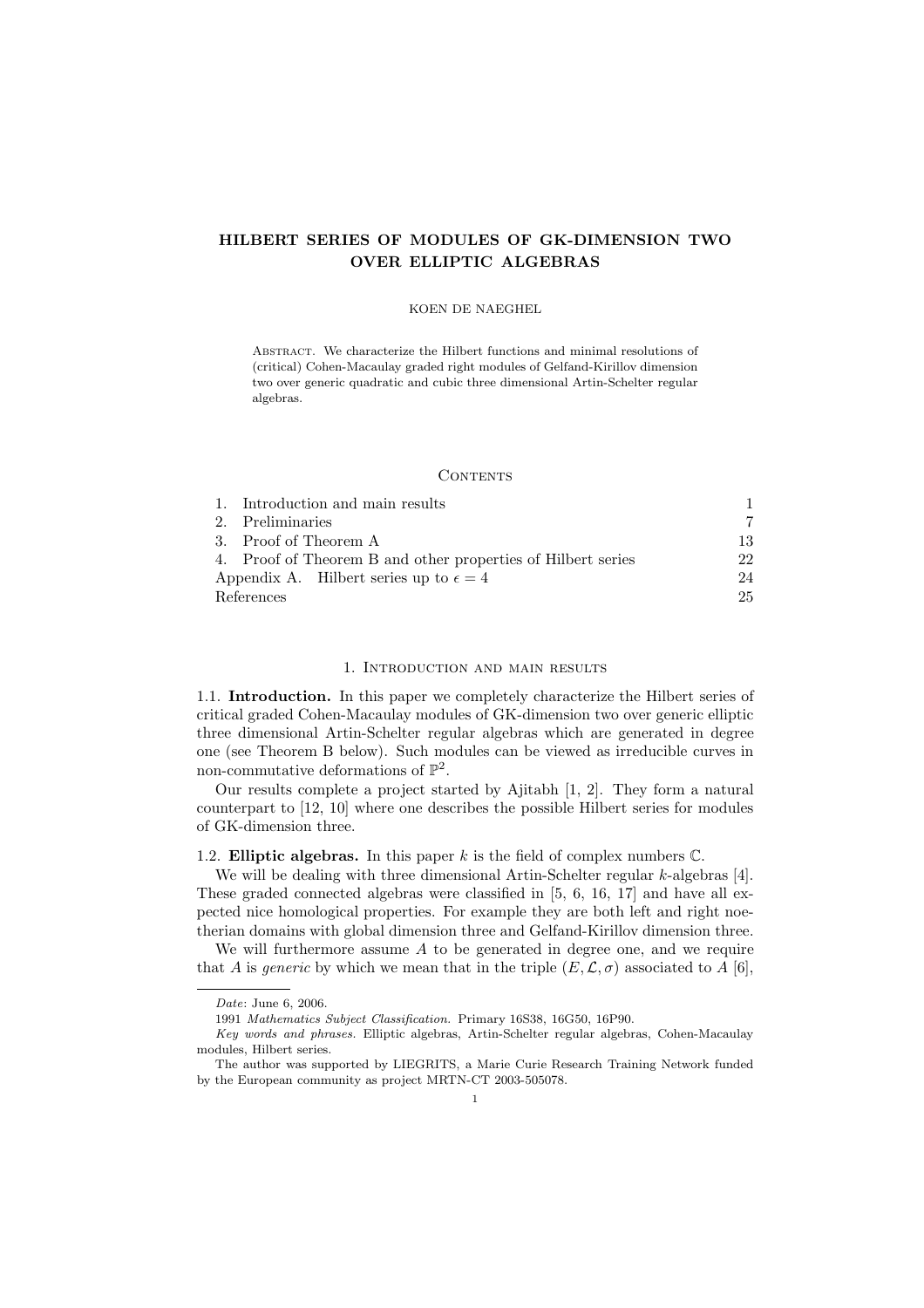E is a smooth elliptic curve and  $\sigma$  is a translation under the group law of E of infinite order. This is equivalent  $[5]$  with saying that A takes one of the following forms:

 $\bullet$  *A* is quadratic:

$$
A = k \langle x, y, z \rangle / (f_1, f_2, f_3)
$$

where  $f_1, f_2, f_3$  are the homogeneous quadratic relations

$$
\begin{cases}\nf_1 = ayz + bzy + cx^2 \\
f_2 = azx + bxz + cy^2 \\
f_3 = axy + byx + cz^2\n\end{cases}
$$

where  $(a, b, c) \in \mathbb{P}^2$  for which  $abc \neq 0$  and  $(3abc)^3 \neq (a^3 + b^3 + c^3)^3$ .  $\bullet$  *A* is cubic:

$$
k\langle x,y\rangle/(g_1,g_2)
$$

where  $g_1, g_2$  are the homogeneous cubic relations

$$
\begin{cases}\n g_1 = ay^2x + byxy + axy^2 + cx^3 \\
 g_2 = ax^2y + bxyx + ayx^2 + cy^3\n\end{cases}
$$

where  $(a, b, c) \in \mathbb{P}^2$  for which  $abc \neq 0$ ,  $b^2 \neq c^2$  and  $(2bc)^2 \neq (4a^2 - b^2 - c^2)^2$ .

In this case A contains a central element  $q$  (which is unique up to scalar multiplication), homogeneous of degree three if A is quadratic and of degree four if A is cubic [5]. For later use we put  $r_A$  equal to the number of generators of A i.e.

$$
r_A = \begin{cases} 3 & \text{if } A \text{ is quadratic} \\ 2 & \text{if } A \text{ is cubic} \end{cases}
$$

For the rest of this paper, we will assume  $A$  to be such a generic three dimensional Artin-Schelter regular algebra, either quadratic or cubic. In the quadratic case these algebras are so-called three-dimensional Sklyanin algebras (for which the translation  $\sigma$  has infinite order).

1.3. Some terminology. By an A-module we will mean a finitely generated graded right A-module. We write  $\mathrm{grmod}(A)$  for the category of A-modules. For an Amodule M and  $n \in \mathbb{Z}$ , write  $M_{\leq n} = \bigoplus_{d \leq n} M_d$ . Define  $M(n)$  as the A-module equal to M with its original A action, but which is graded by  $M(n)_{i} = M_{n+i}$ . We refer to the modules  $M(n)$  as shifts (of grading) of M. We say M is normalized if  $M_{\leq 0} = 0$  and  $M_0 \neq 0$ . The Hilbert series of M is denoted by

$$
h_M(t) = \sum_{i=-\infty}^{+\infty} (\dim_k M_i) t^i \in \mathbb{Z}((t))
$$

which makes sense since  $\vec{A}$  is right noetherian and  $\vec{M}$  is bounded below and locally finite. The Hilbert series of  $A$  is [4]

$$
h_A(t) = \begin{cases} \frac{1}{(1-t)^3} & \text{if } A \text{ is quadratic} \\ \frac{1}{(1-t)^2(1-t^2)} & \text{if } A \text{ is cubic} \end{cases}
$$

Taking Hilbert series of a projective (hence free) resolution it is easy to see that there exist integers r, a and a Laurent polynomial  $s(t) \in \mathbb{Z}[t, t^{-1}]$  such that the Hilbert series of  $M$  is of the form

(1.1) 
$$
h_M(t) = h_A(t)(r + a(1-t) - s(t)(1-t)^2)
$$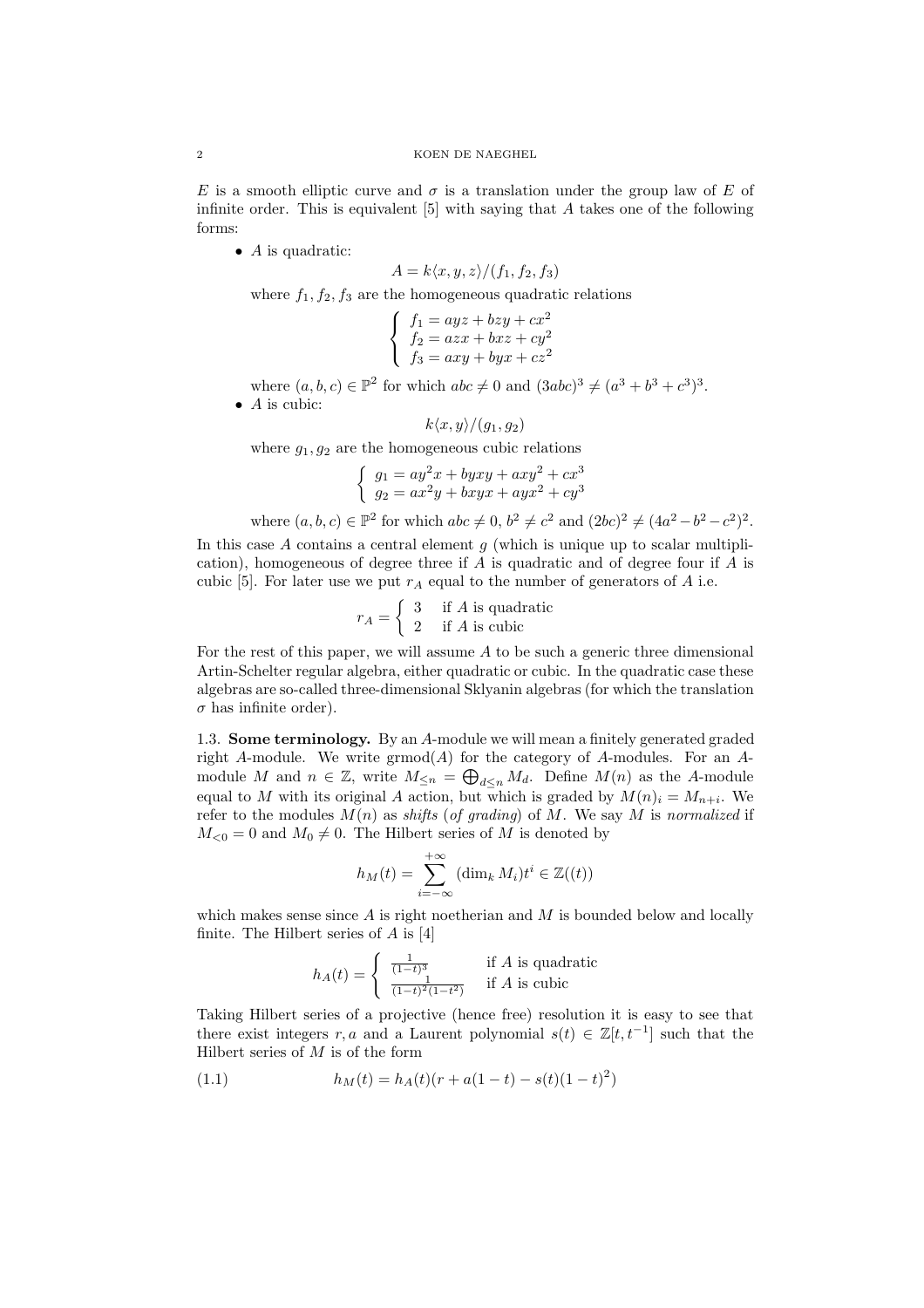We write GKdim M for the Gelfand-Kirillov dimension (GK-dimension for short) of M. As GKdim  $A = 3$ , GKdim  $M \leq 3$  and it may be computed as the order of the pole of  $h_M(t)$  at  $t = 1$ , see [6]. The leading coefficient  $e_M$  of the series expansion of  $h<sub>M</sub>(t)$  in powers of 1 − t is called the multiplicity of M. It is positive and by (1.1) an integer multiple of the multiplicity  $e_A$  of A, thus as in [6] it will be convenient to put  $\iota_A = e_A^{-1}$  and  $\epsilon_M = \iota_A e_M$  i.e.

$$
\iota_A = 4 - r_A = \begin{cases} 1 & \text{if } A \text{ is quadratic} \\ 2 & \text{if } A \text{ is cubic} \end{cases} \text{ and } \epsilon_M = \begin{cases} e_M & \text{if } A \text{ is quadratic} \\ 2e_M & \text{if } A \text{ is cubic} \end{cases}
$$

An A-module M is called *pure* if for all non-trivial submodules  $N \subset M$  we have GKdim  $N = GK \dim M$ . If in addition  $e_N = e_M$  for all non-trivial submodules we say that  $M$  is *critical*. This is equivalent with saying that every proper quotient of M has lower GK-dimension. Any pure module  $M$  of GK-dimension  $d$  admits a filtration such that the successive quotiens are critical of GK-dimension d. The graded Hom and Ext groups in  $\mathrm{grmod}(A)$  will be written as  $\underline{\mathrm{Hom}}$  and  $\underline{\mathrm{Ext}}$ . We say that M is Cohen-Macaulay if  $pd M = 3 - GKdim M$ , or equivalently if  $\underline{\operatorname{Ext}}^i_A(M, A) = 0$ for  $i \neq 3 - \text{GKdim } M$ .

1.4. Modules of projective dimension one. In this paper we will be concerned with  $A$ -modules of projective dimension one. Such a module  $M$  admits a minimal resolution of the form

(1.2) 
$$
0 \to \bigoplus_i A(-i)^{b_i} \to \bigoplus_i A(-i)^{a_i} \to M \to 0
$$

The finitely supported sequences of non-negative integers  $(a_i), (b_i)$  are usually called the (graded) Betti numbers of M. Taking Hilbert series of  $(1.2)$  one sees they are related to the Hilbert series of  $M$  by the formula

(1.3) 
$$
h_M(t) = h_A(t) \sum_i (a_i - b_i) t^i
$$

The polynomial  $q_M(t) = \sum_i (a_i - b_i)t^i \in \mathbb{Z}[t]$  is the so-called *characteristic polynomial* of M. We also write  $p_M(t) = q_M(t)/(1-t) \in \mathbb{Z}((t))$ . Note that we have  $p_M(t) \in \mathbb{Z}[t, t^{-1}]$  if and only if GKdim  $M < 3$ .

1.5. Main results. For an  $A$ -module  $M$  of GK-dimension two the following assertions are equivalent [6, §4]

- (1) M is pure of projective dimension one,
- $(2)$  *M* has projective dimension one,
- (3) M is Cohen-Macaulay,
- (4)  $M = M^{\vee \vee}$ , where  $M^{\vee} = \underline{\operatorname{Ext}}^1_A(M, A)$ .

Hence any  $A$ -module  $M$  of GK-dimension two is (uniquely) represented by a pure module of GK-dimension two and projective dimension one, namely  $M^{\vee\vee}$ .

In order to state our main results, we will first need some terminology [12, §4.1]. For positive integers  $m, n$  consider the rectangle

$$
R_{m,n} = [1, m] \times [1, n] = \{ (\alpha, \beta) \mid 1 \le \alpha \le m, 1 \le \beta \le n \} \subset \mathbb{Z}^2
$$

A subset  $L \subset R_{m,n}$  is called a *ladder* if

$$
\forall (\alpha, \beta) \in R_{m,n} : (\alpha, \beta) \notin L \Rightarrow (\alpha + 1, \beta), (\alpha, \beta - 1) \notin L
$$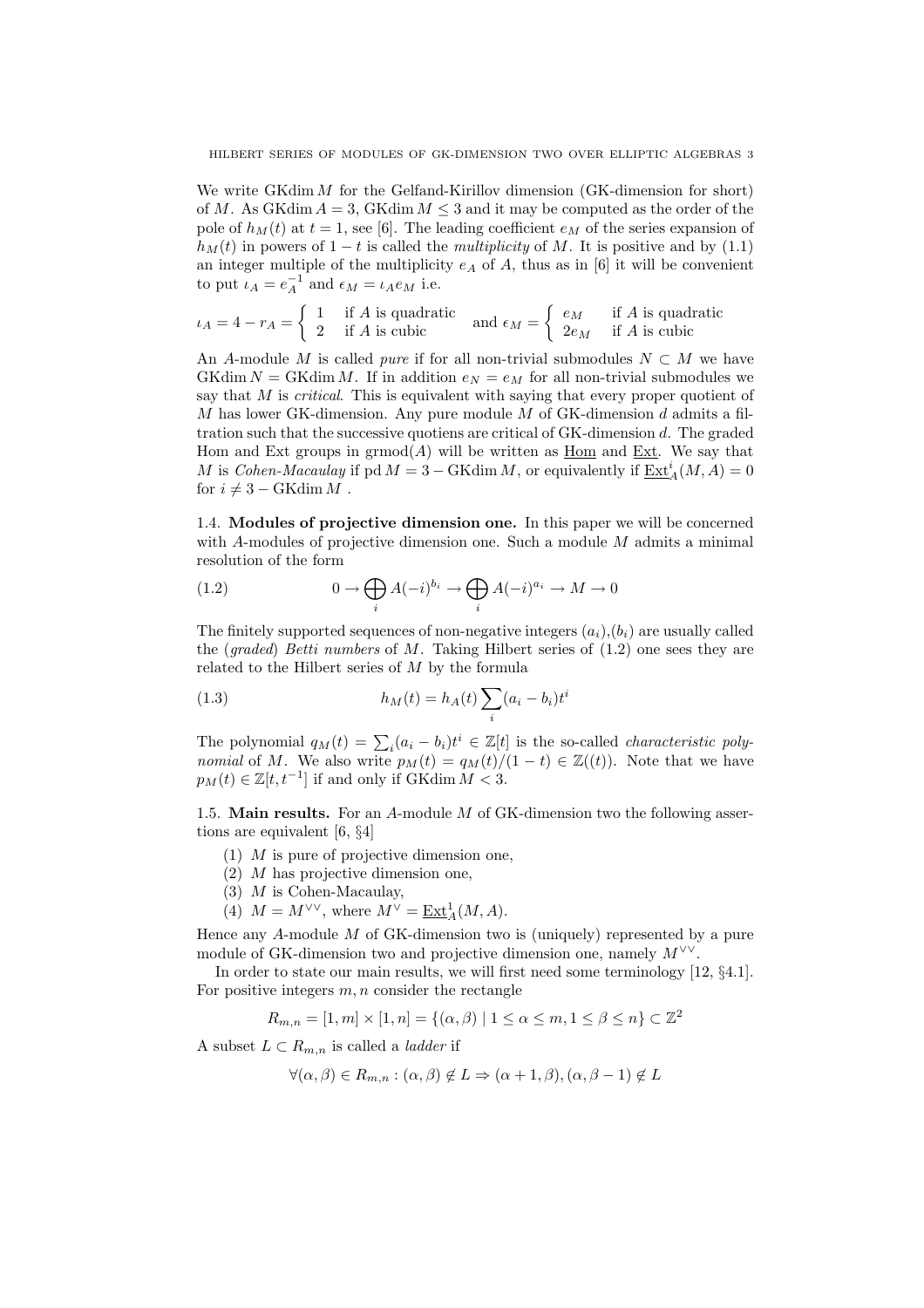Example 1.1. The ladder below is indicated with a dotted line.



Let  $(c_i)$  be a finitely supported sequence of non-negative integers. We associate a sequence  $S(c)$  of length  $\sum_i c_i$  to  $(c_i)$  as follows

$$
\ldots, \underbrace{i-1,\ldots,i-1}_{c_{i-1} \text{ times}}, \underbrace{i,\ldots,i}_{c_i \text{ times}}, \underbrace{i+1,\ldots,i+1}_{c_{i+1} \text{ times}}, \ldots
$$

where by convention the left most non-zero entry of  $S(c)$  is the first term of the sequence  $S(c)$ .

To finitely supported sequences of integers  $(a_i)$ ,  $(b_i)$  we associate the matrix  $S = S(a, b) = (S(b)_{\beta} - S(a)_{\alpha})_{\alpha\beta}$ . It has the properties of a "degree matrix":

(1.4) 
$$
S_{\alpha+1,\beta} \leq S_{\alpha\beta} \leq S_{\alpha,\beta+1} \quad \text{and} \quad S_{\alpha\beta} - S_{\alpha\beta'} = S_{\alpha'\beta} - S_{\alpha'\beta'}
$$

from which it follows that

(1.5) 
$$
L_{a,b} = \{ (\alpha, \beta) \in R_{m,n} \mid S(a)_{\alpha} < S(b)_{\beta} \} \text{ where } m = \sum_{i} a_i, n = \sum_{i} b_i
$$

is a ladder. Our following main result is proved in §3 below.

**Theorem A.** Let  $(a_i)$ ,  $(b_i)$  be finitely supported sequences of integers and put  $m = \sum_i a_i, n = \sum_i b_i.$ 

- (1)  $(a_i)$ ,  $(b_i)$  appear as the Betti numbers of a graded right A-module M of GK-dimension two and projective dimension one if and only if
	- (a) The  $(a_i)$ ,  $(b_i)$  are non-negative.
	- (b)  $\sum_i b_i = \sum_i a_i$ .
	- (c)  $\forall (\alpha, \beta) \in R_{n,m} : \beta \geq \alpha \Rightarrow (\alpha, \beta) \in L_{a,b}.$
- (2)  $(a_i)$ ,  $(b_i)$  appear as the Betti numbers of a critical graded right A-module M of GK-dimension two and projective dimension one if and only if
	- (a) The  $(a_i)$ ,  $(b_i)$  are non-negative.
	- (b)  $\sum_i b_i = \sum_i a_i$ .
	- (c)  $\forall (\alpha, \beta) \in R_{n,m} : \beta \geq \alpha 1 \Rightarrow (\alpha, \beta) \in L_{a,b}.$
	- (d) If A is cubic it is not true that  $(n \geq 2 \text{ and } \forall \alpha, \beta : S(b)_{\beta} S(a)_{\alpha} = 1)$ .

In both statements, the module M may be chosen to be g-torsionfree.

Remark 1.2. For quadratic  $A$  it was proved in [1] that the appearing conditions in Theorem A are necessary, and in [2] there were shown to be sufficient in the case where  $\sum_i b_i = \sum_i a_i = 1$ .

Remark 1.3. Theorem A is an analogue of the description of the Betti numbers of pure A-modules of GK-dimension three and projective dimension one, see [12, 10].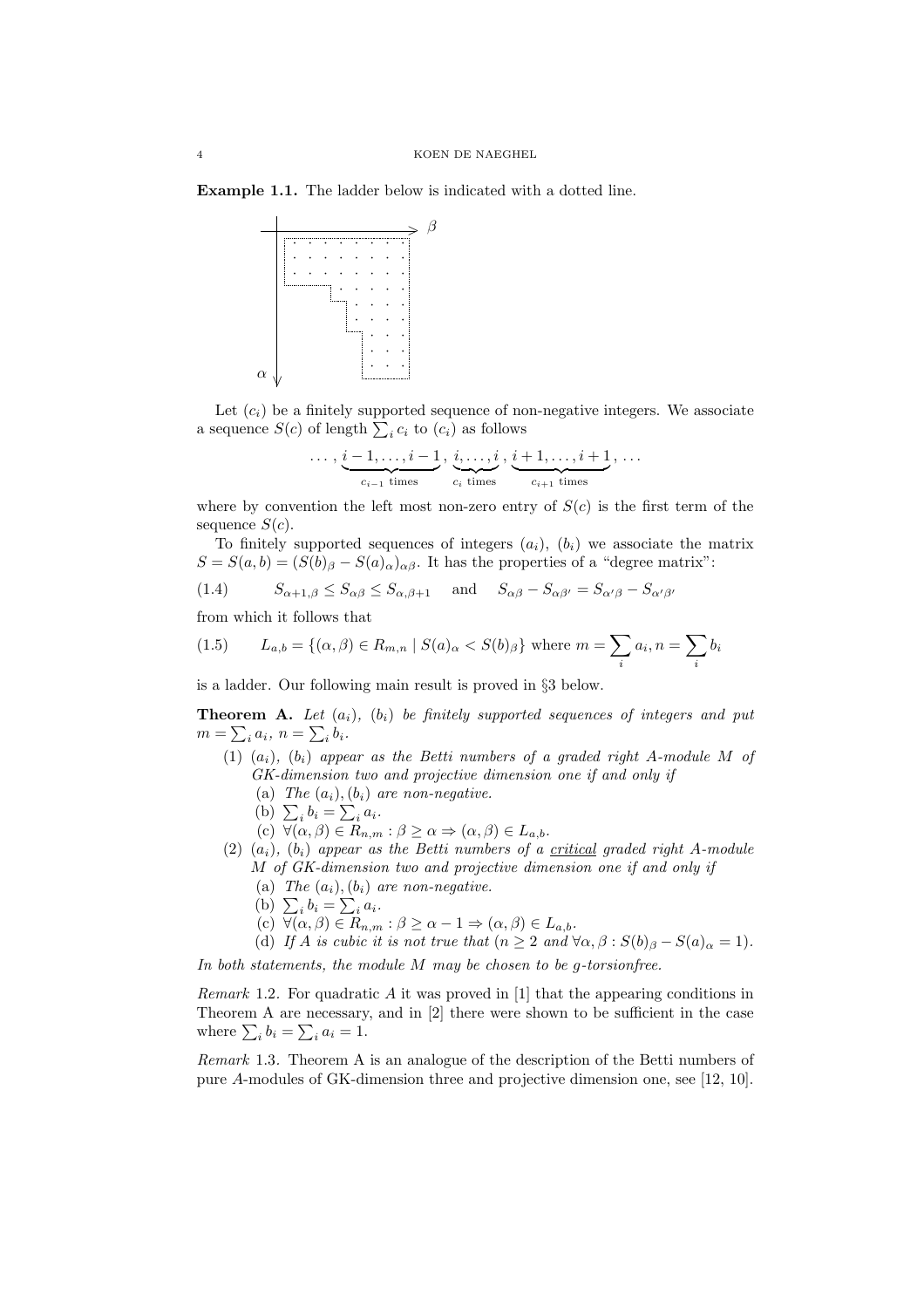By Theorem A, a minimal resolution of a (resp. critical)  $A$ -module M of GKdimension two and projective dimension one is of the form

$$
0\to \bigoplus_iA(-i)^{b_i}\to \bigoplus_iA(-i)^{a_i}\to M\to 0
$$

for which a generic map  $f: \bigoplus_i A(-i)^{b_i} \to \bigoplus_i A(-i)^{a_i}$  is represented by left matrix multiplication with a matrix of the form

$$
f = \begin{pmatrix} * & * & * & \dots & * \\ & * & * & \dots & * \\ & & * & \dots & * \\ & & & & \vdots \end{pmatrix} \text{ resp. } f = \begin{pmatrix} * & * & * & \dots & * \\ * & * & * & \dots & * \\ & * & * & \dots & * \\ & & & & \ddots & \vdots \\ & & & & & * \end{pmatrix}
$$

where the indicated entries  $*$  are nonzero homogeneous elements in A of degree  $\geq 1$ . In case A is cubic, there is an additional condition for critical M: Not all entries in f have degree 1, unless f is a  $1 \times 1$  matrix (reflecting condition (2)(d) in Theorem A). In other words, in case  $A$  is cubic then the minimal resolution of a critical graded right A-module M of GK-dimension two and projective dimension one cannot be the form (up to shift of grading)

$$
0 \to A(-1)^n \to A^n \to M \to 0, \quad n \ge 2
$$

This might seem surprising for the reader. The reason is explained in Example 3.3 below.

As a consequence of Theorem A, we will deduce in §4

**Theorem B.** Let  $\epsilon > 0$  be an integer and put  $e = \epsilon/\iota_A$ . There is a bijective correspondence between Hilbert series  $h(t)$  of normalized A-modules of GK-dimension two, projective dimension one and multiplicity e, and polynomials  $s(t) = \sum_i s_i t^i$  $\mathbb{Z}[t]$  which satisfy

$$
(1.6) \qquad \qquad \epsilon > s_0 \ge s_1 \ge \cdots \ge 0
$$

The correspondence is given by  $h(t) = h_A(t)(\epsilon(1-t) - s(t)(1-t)^2)$ , explicitely

(1.7) 
$$
h(t) = \begin{cases} \frac{e}{(1-t)^2} - \frac{s(t)}{1-t} & \text{if } A \text{ is quadratic} \\ \frac{2e}{(1-t)(1-t^2)} - \frac{s(t)}{1-t^2} & \text{if } A \text{ is cubic} \end{cases}
$$

Further, if we restrict to critical A-modules then the same statement holds where (1.6) is replaced by

(1.8)  $\epsilon > s_0 > s_1 > \cdots > 0$  and if A is cubic and  $\epsilon > 1$  then  $s(t) \neq 0$ 

It is clear that there are only finitely many polynomials  $s(t) \in \mathbb{Z}[t]$  which satisfy (1.8). Hence Theorem B implies that there are only finitely many possibilities for the Hilbert series of a critical normalized Cohen-Macaulay A-module of GK-dimension two and multiplicity e. This consequence was already observed by Ajitabh in [1] for quadratic A. In fact it is easy to count the number of possibilities.

**Corollary 1.4.** Let  $\epsilon > 0$  be an integer and put  $e = \epsilon/\iota_A$ . The number of Laurent power series which appear as the Hilbert series of a critical normalized module of GK-dimension two, projective dimension one and multiplicity e is equal to

$$
\begin{cases} 2^{\epsilon-1} - 1 & \text{if } A \text{ is cubic and } \epsilon > 1, \\ 2^{\epsilon-1} & \text{else.} \end{cases}
$$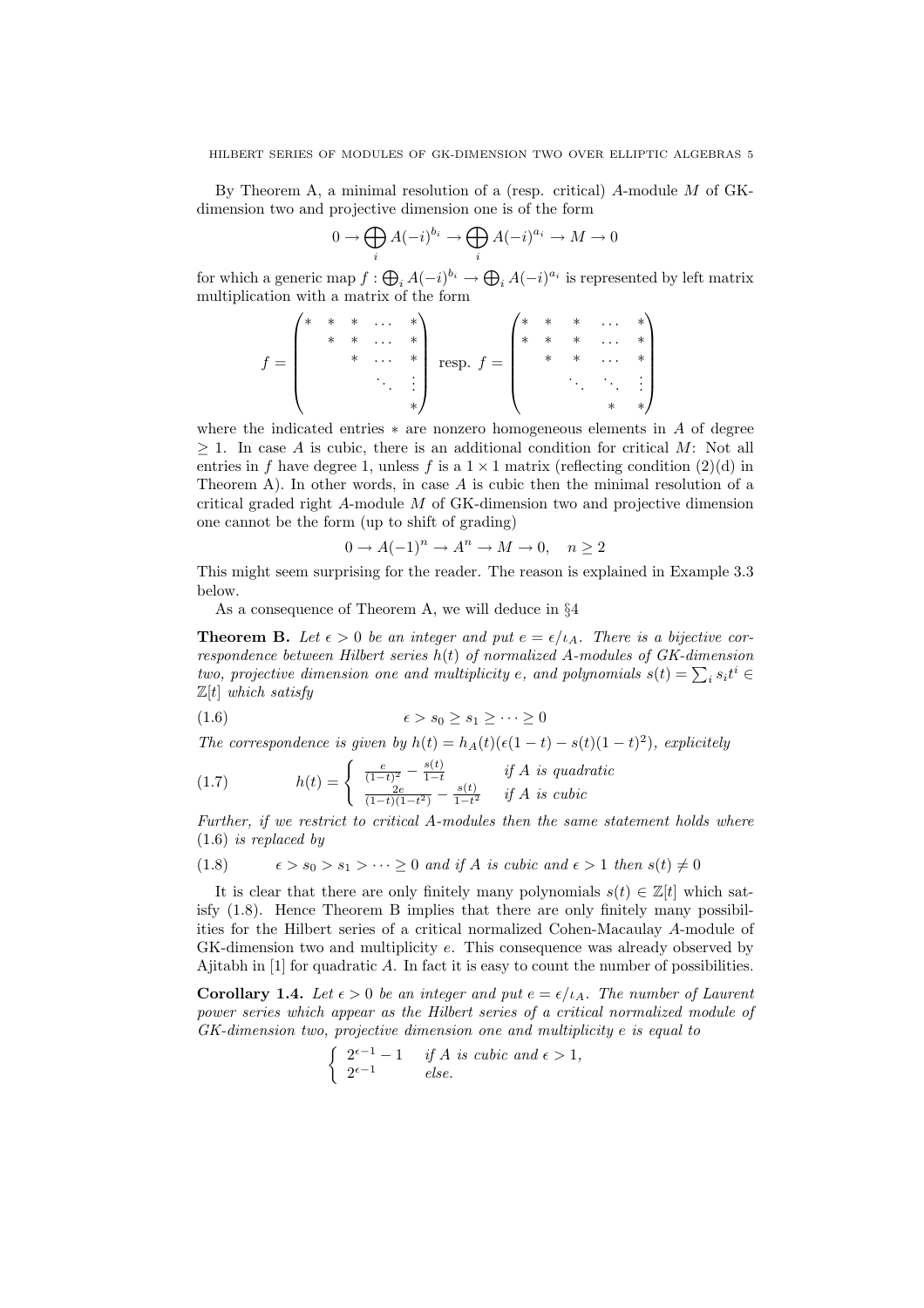Remark 1.5. It follows from Theorem B that there are infinitely many possibilities for the Hilbert series of a normalized Cohen-Macaulay module of GK-dimension two and multiplicity  $e > 1$ . This is to be expected, for example if A is quadratic and S is a line module over A then  $M = S^{e-1} \oplus S(-n)$  is a (non-critical) normalized Cohen-Macaulay A-module GK-dimension two and multiplicity e, for all integers  $n \geq 0$ .

Remark 1.6. For the convenience of the reader we have included in Appendix A the list of possible Hilbert series and Betti numbers of critical normalized Cohen-Macaulay modules M of GK-dimension two and  $\epsilon_M \leq 4$ .

Remark 1.7. It is well-known that Theorem A (and hence Theorem B) holds for the commutative polynomial ring  $k[x, y, z]$ , which is a non-generic quadratic three dimensional Artin-Schelter regular algebra. See for example [9, Proposition 2.7 and Theorem 2.8]. We conjecture that Theorems A and B are true for all three dimensional Artin-Schelter regular algebras generated in degree one (thus not only the generic ones).

We end this introduction by saying a few words about the proof of Theorem A. The most difficult part is to show that the conditions in Theorem  $A(2)$  are sufficient §3.4. Roughly, this will be derived from the following three observations:

- To any g-torsion free A-module  $M$  of GK-dimension two one may associate a divisor on the elliptic curve  $E$ , denoted by Div  $M$ . This notion was introduced by Ajitabh in [1], who showed in [2] that writing Div  $M = D+(q)$ for some effective divisor  $D$  on  $E$ , there is a sufficient condition on  $D$  (called quantum-irreducibility) for M to be critical. See also  $\S 2.3$  and  $\S 2.6$  below.
- For any positive integer, there exists an effective multiplicity-free quantumirreducible divisor on E. This was shown in [2]. See also  $\S 2.6$  below.
- Let  $(a_i)$ ,  $(b_i)$  be finitely supported sequences of integers satisfying Theorem  $A(2)$ . Let D be a multiplicity-free effective divisor on E of degree  $r_A \sum_i i(b_i - a_i) - 1$ . In Theorem 3.5 below we show that there is a gtorsionfree  $M \in \mathrm{grmod}(A)$  of GK-dimension two which has a minimal resolution

$$
0 \to \bigoplus_i A(-i)^{b_i} \xrightarrow{f} \bigoplus_i A(-i)^{a_i} \to M \to 0,
$$

for which the matrix representing the map  $f$  has the form

 $f =$  $(* * * ... * * * )$  $\overline{\phantom{a}}$ ∗ ∗ ∗ ∗ . . . . . . ∗ ∗ ∗ ∗  $\setminus$  $\overline{\phantom{a}}$ 

(where the entries off the diagonal, first row and last column are zero) and for which Div  $M = D + (q)$  for some  $q \in E$ .

1.6. Acknowledgements. I would like to state my gratitude to Michel Van den Bergh for his useful coments on a preliminary version of this paper. I also thank Elisa Gorla for explaining the analogy of our results in the commutative case.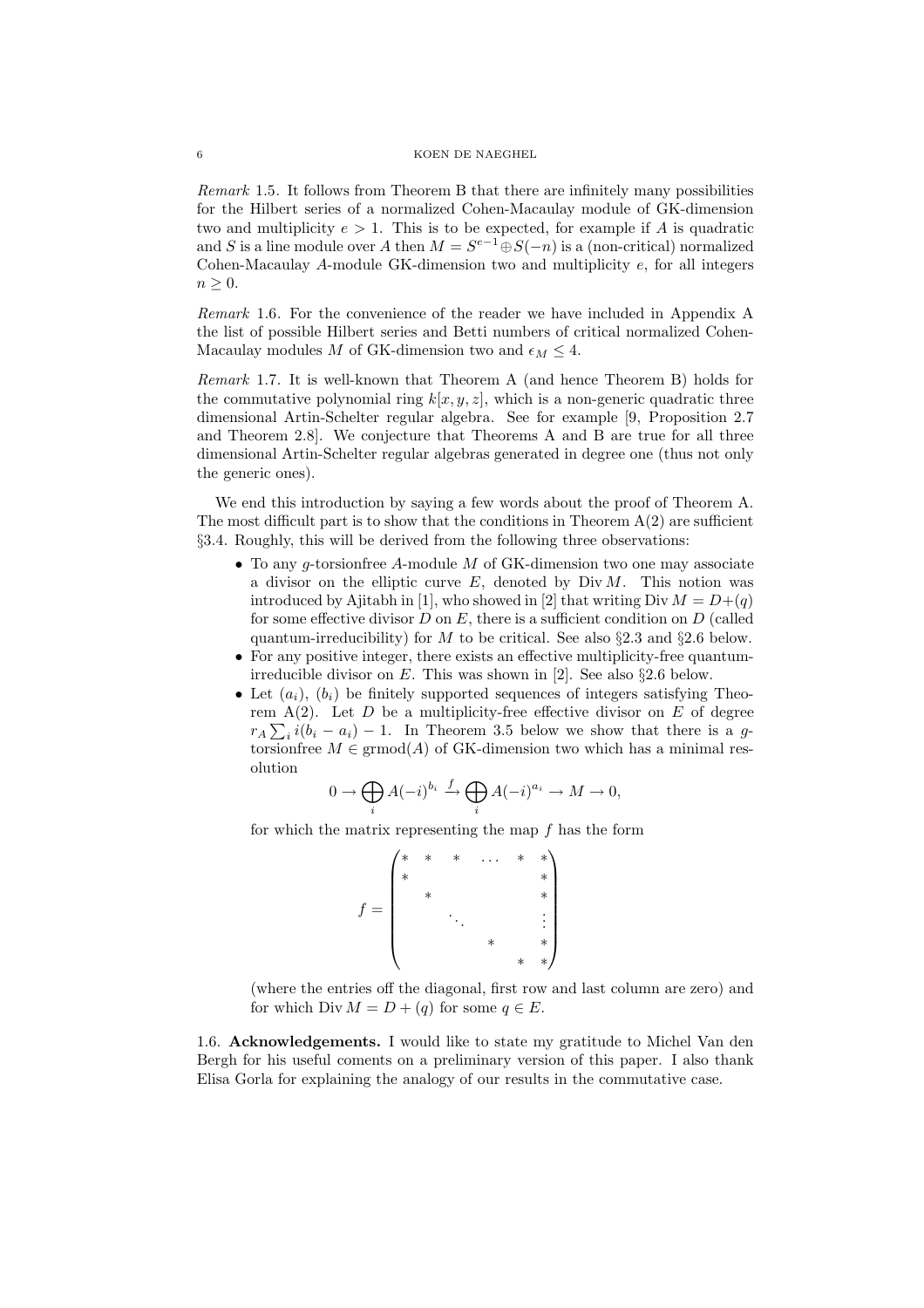#### 2. Preliminaries

Throughout we will assume A to be a generic three-dimensional Artin-Schelter regular algebra, either quadratic or cubic, as described in §1.2.

2.1. Geometric data. In this part we recall some terminology and basic facts on elliptic algebras from [5, 6].

The algebra A is completely determined by geometric data  $(E, \mathcal{L}, \sigma)$  where

- if A is quadratic then  $j: E \hookrightarrow \mathbb{P}^2$  is a divisor of degree three,  $\mathcal{L} = j^* \mathcal{O}_{\mathbb{P}^2}(1)$ line bundle of degree three and  $\sigma \in \text{Aut}(E)$ ,
- if A is cubic then  $j: E \hookrightarrow \mathbb{P}^1 \times \mathbb{P}^1$  is a divisor of bidegree  $(2, 2)$ ,  $\mathcal{L} =$  $j^*$  pr<sup>\*</sup><sub>1</sub> $\mathcal{O}_{\mathbb{P}^1}(1)$  line bundle of degree two and  $\sigma \in \text{Aut}(E)$ .

As we choose  $A$  to be generic,  $E$  is smooth curve of arithmetic genus one i.e. an elliptic curve, and  $\sigma$  is a translation on E. In case A is cubic then  $\sigma$  is of the form  $\sigma(q_1, q_2) = (q_2, f(q_1, q_2))$  for some map  $f: E \to \mathbb{P}^1$ .

Let  $\mathcal{E} \in \text{Pic}(E)$  be a line bundle on E. We use the notation  $\mathcal{E}^{\sigma}$  for the pull-back  $\sigma^*{\mathcal{E}}$ . Thus  $({\mathcal{E}}^{\sigma})_p = {\mathcal{E}}_{p^{\sigma}}$  for  $p \in E$ . We regard Pic(E) as a module over  $\mathbb{Z}[\sigma, \sigma^{-1}]$ , where the action of a Laurent polynomial  $f(\sigma) = \sum_i a_i \sigma^i$  on  $\mathcal E$  is defined as

$$
\mathcal{E}^{f(\sigma)}:=\otimes_i(\mathcal{E}^{\sigma^i})^{\otimes a_i}
$$

Recall that there is, up to scalar multiplication, a canonical central element  $q \in A$ , homogeneous of degree  $\iota_A r_A$ . The factor ring  $A/gA$  is isomorphic to the twisted homogeneous coordinate ring

$$
B = \bigoplus_{n \geq 0} H^{0}(E, \mathcal{L}_{n}) \text{ where } \mathcal{L}_{n} = \mathcal{L} \otimes_{E} \mathcal{L}^{\sigma} \otimes_{E} \cdots \otimes_{E} \mathcal{L}^{\sigma^{n-1}} = \mathcal{L}^{(1-\sigma^{n})/(1-\sigma)}
$$

is a line bundle of degree  $r_A n$ . Note that in case A is cubic we have  $\mathcal{L} = j^* \text{pr}_2^* \mathcal{O}_{\mathbb{P}^1}(1)$ . Multiplication in B is defined by  $b_n b_m = b_n \otimes_E b_m^{\sigma^n}$  for  $b_n \in B_n$ ,  $b_m \in B_m$ , where  $b_m^{\sigma^n} = b_m \circ \sigma^n$ . The algebra B has Gelfand-Kirillov dimension two, and it is a domain since  $E$  is reduced. The homogeneous elements of  $B$  will be identified with the corresponding sections of the appropriate line bundles on E. For any  $m \in A_n$ , we denote by  $\overline{m}$  its image in  $B \cong A/Ag$ .

There is a (left exact) global section functor

$$
\Gamma_*: \operatorname{coh}(E) \to \operatorname{grmod}(B) : \mathcal{F} \to \bigoplus_{n \geq 0} H^0(E, \mathcal{F} \otimes_E \mathcal{L}_n)
$$

whose right adjoint is exact, denoted by  $\widetilde{(-)}$ . It was shown in [7] that they induce a category equivalence between  $\text{coh}(E)$  and  $\text{grmod}(B)/\text{grmod}(B)_0$ . Here  $\operatorname{grmod}(B)_0$  stands for the Serre subcategory of the finite length modules in the category  $\mathrm{grmod}(B)$  of finitely generated graded right B-modules.

It will be convenient below to let the shift functors  $-(n)$  on  $\text{coh}(E)$  be the ones obtained from the equivalence and not the ones coming from the embedding j. Thus  $\mathcal{O}_E(n) = \sigma_*^n \mathcal{L}_n$  and  $\mathcal{F}(n) = \sigma_*^n \mathcal{F} \otimes_E \mathcal{O}_E(n)$  for  $\mathcal{F} \in \text{coh}(E)$ .

For  $p \in E$  we write  $P = (\Gamma_*(k(p)))_A \in \mathrm{grmod}(A)$  where  $k(p)$  is the skyscraper sheaf k sitting at p. Observe that  $k(p)(n) = k(p^{\sigma^n})$ . Such A-modules P are called point modules over A. It is easy to see that  $h_P(t) = (1-t)^{-1}$ .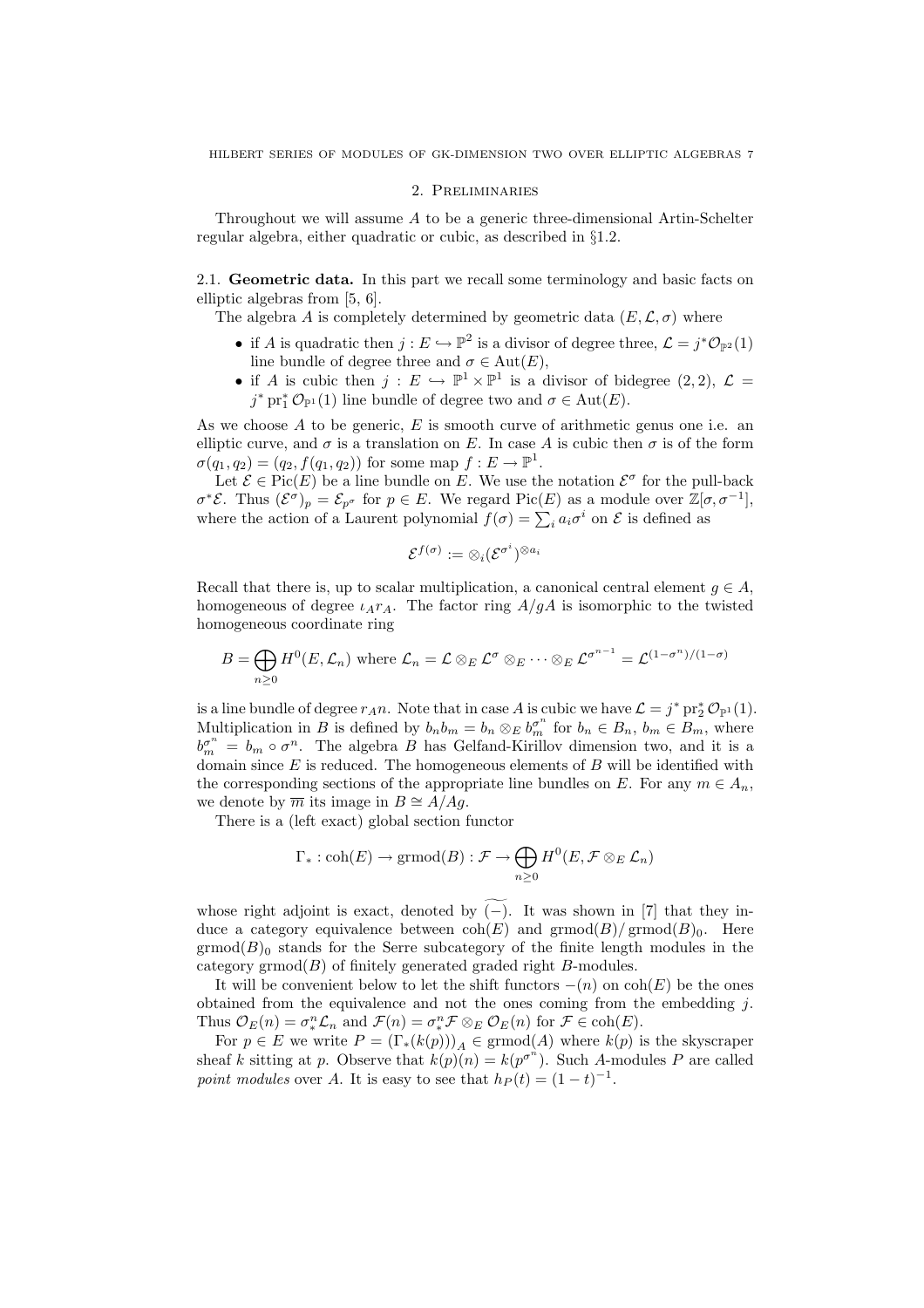2.2. Group law and divisors on  $E$ . Fixing a group law on  $E$  the automorphism σ is a translation by some point  $\xi \in E$ . Thus  $p^{\sigma} = p + \xi$  for  $p \in E$ . We write o for the orgin of the group law. Linear equivalence of divisors  $D, D'$  on E will be denoted by  $D \sim D'$ . We will frequently use

**Proposition 2.1.** ([13, IV Theorem 4.13B]) Let  $D, D'$  be two divisors on E. Then

 $D \sim D' \Leftrightarrow \text{deg } D = \text{deg } D'$  and  $D, D'$  have the same sum in the group law of E

For example, for three points  $p, q, r \in E$  we have  $p = q + r$  in the group law of E if and only if  $(p) + (o) \sim (q) + (r)$  as divisors on E.

For a nonzero global section  $s \in H^0(E, \mathcal{E})$  and  $p \in E$  we write  $s(p)$  for the image of s in the one dimensional k-linear space  $\mathcal{E} \otimes_E k(p) \cong \mathcal{E}_p/m_p \mathcal{E}_p$ , where  $m_p$  is the maximal ideal of the local ring  $\mathcal{O}_p$  and  $k(p) = \mathcal{O}_p/m_p$ . In case  $\mathcal{E} = \mathcal{O}_E(i)$  we have  $s(p) \in \mathcal{O}_E(i) \otimes_E k(p) = k(p^{\sigma^i}).$ 

We write  $s^{\sigma}$  for the image of s under the k-linear isomorphism  $H^{0}(E, \mathcal{E}) \cong$  $H^0(E, \mathcal{E}^{\sigma})$ . We have  $s^{\sigma}(p) = s(p^{\sigma})$  under the isomorphism  $k(p)^{\sigma} \cong k(p^{\sigma})$ . We write  $Div(s)$  for the divisor of zeros of s. It follows that  $Div(s^{\sigma}) = \sigma^{-1} Div(s)$ .

Consider a map  $N: \mathcal{O}_E(-j) \to \mathcal{O}_E(-i)$  where  $i < j$ . As  $\mathcal{O}_E(-i) \otimes k(p^{\sigma^i}) = k(p)$ , a point  $p \in E$  is supported on the cokernel of  $N = (n)$  if and only if  $N \otimes k(p^{\sigma^i}) =$  $(n^{\sigma^i}(p))$  is zero. Here, *n* is viewed as a global section of  $\mathcal{O}_E(j-i)$ .

This is generalized as follows. Let  $(a_i)$ ,  $(b_i)$  be finitely supported sequences of non-negative integers. Consider a map  $N: \bigoplus_i \mathcal{O}_E(-i)^{b_i} \to \bigoplus_i \mathcal{O}_E(-i)^{a_i}$ . To  $N = (n_{\alpha\beta})_{\alpha\beta}$  we associate a new matrix  $X_N$ , given by  $(X_N)_{\alpha\beta} = n_{\alpha\beta}^{\sigma^{S(a)}\alpha}$ . It is easy to see that a point  $p \in E$  is supported on the cokernel of  $N = (n_{\alpha\beta})_{\alpha\beta}$  if and only if the rank of the matrix  $X_N(p)$  is less than  $\sum_i a_i$ , where

$$
X_N(p) := X_N \otimes k(p)
$$
 i.e.  $(X_N(p))_{\alpha\beta} = n_{\alpha\beta}^{\sigma^{S(\alpha)}(\alpha)}(p)$ 

2.3. The divisor of a curve module. By a *curve A-module* [1] we will mean a g-torsionfree A-module M of GK-dimension two.

It was shown in [1, 3] that to any curve A-module one may associate a divisor on  $E$ . Actually this was done in case  $A$  is quadratic, but a similar treatment holds for cubic A. Let us recall how this is done, considering both cases (quadratic and cubic) at the same time.

Let  $M$  be a curve A-module. As  $M$  is g-torsionfree,  $M/Mg$  has GK-dimension one. Hence  $(M/Mg)$ <sup> $\sim$ </sup> is a finite dimensional  $\mathcal{O}_E$ -module which corresponds to a divisor on E. We will call this the *divisor* of M and denote it by  $Div(M)$ .

**Proposition 2.2.** ([3]) Let M be curve A-module.

- (1) Div(M) is an effective divisor of degree  $r_A \epsilon_M$ .
- (2) For any integer l we have  $Div(M(l)) = \sigma^l Div(M)$ .
- (3) Div is additive on short exact sequences i.e. for a short exact sequence of curve modules  $0 \to M' \to M \to M'' \to 0$  in grmod(A) we have

$$
Div(M) = Div(M') + Div(M'')
$$

(4) Let  $p \in E$  and write  $P = (\Gamma_*(\mathcal{O}_p))_A$  for the corresponding point module. Assume we have an exact sequence  $0 \to K \to M \xrightarrow{f} P$  where  $f \neq 0$ . Then K is a curve A-module and

$$
\text{Div}(K) = \text{Div}(M) - (p) + (p^{\sigma^{-\iota_{A} r_{A}}})
$$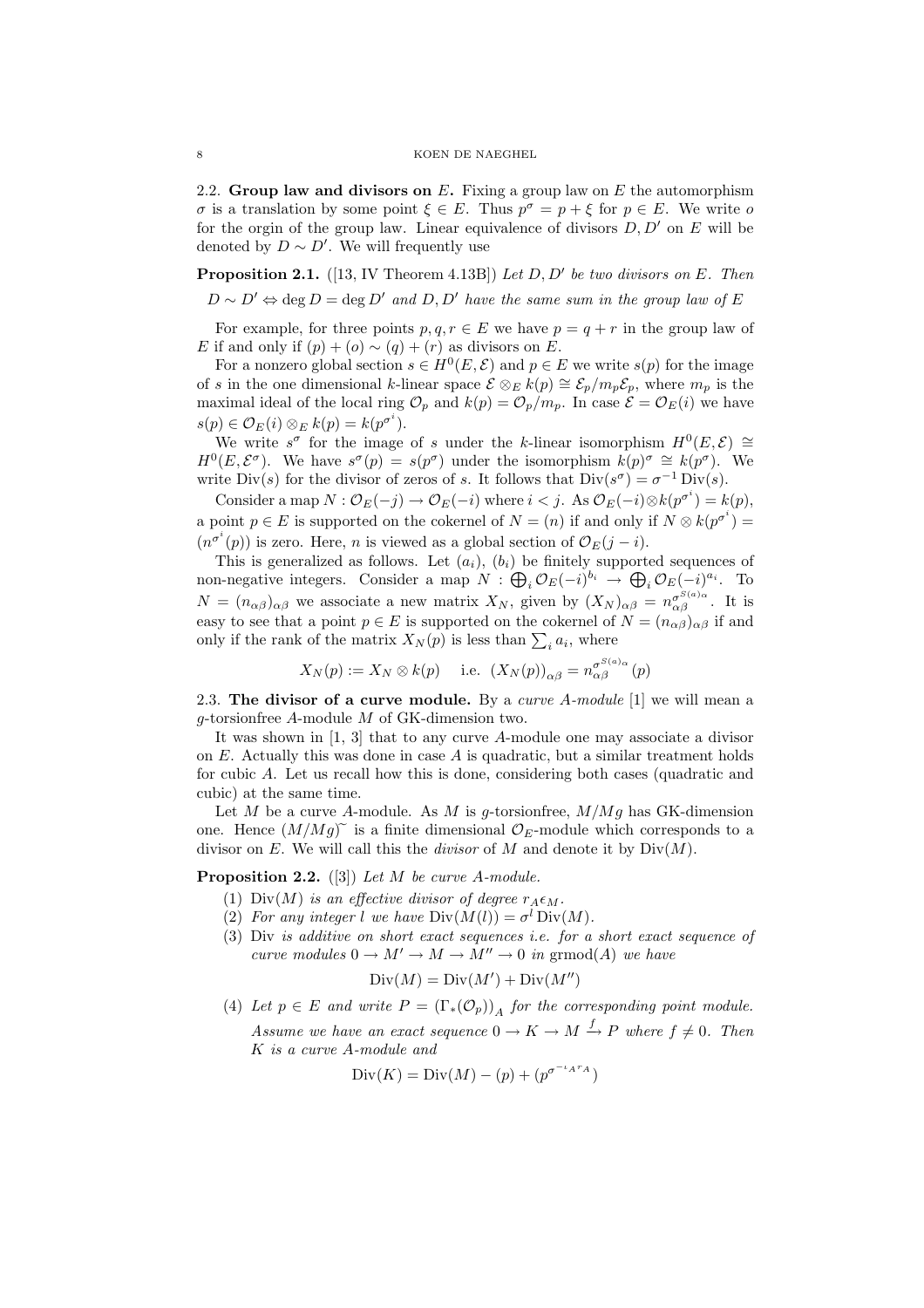(5) Let  $p \in E$ . If Hom  $_A(M, P) \neq 0$  then  $p \in \text{Supp}(\text{Div}(M))$ . In case  $M_{\leq 0} = 0$ the converse is also holds.

We also mention

**Lemma 2.3.** Let M be a pure curve A-module. Then  $Div(M) = Div(M^{\vee\vee})$ .

*Proof.* By [6, Corollary 4.2] the canonical map  $\mu_M : M \to M^{\vee \vee}$  is injective and its cokernel is finite dimensional. Thus  $\pi M = \pi M^{\vee \vee}$  and hence  $(M/Mg)^{\sim} = (M^{\vee \vee}/M^{\vee \vee} \circ \mathcal{L}^{\vee})^{\sim}$  This means that  $\text{Div}(M) - \text{Div}(M^{\vee \vee})$  $(M^{\vee\vee}/M^{\vee\vee}q)^{\sim}$ . This means that  $Div(M) = Div(M^{\vee\vee})$ .

For any g-torsion free  $a \in A_n$  the divisor  $Div(A/aA)$  of the curve A-module  $M =$  $A/aA$  coincides with the divisor of zeros Div( $\overline{a}$ ) of the global section  $\overline{a} \in H^0(E, \mathcal{L}_n)$ . Indeed, this follows from the short exact sequence in  $\text{coh}(E)$ 

$$
0 \to \mathcal{O}_E(-n) \xrightarrow{\overline{a}} \mathcal{O}_E \to (M/Mg)^\sim \to 0
$$

More generally, in [1] it was shown that for any Cohen-Macaulay curve A-module M we may interpret  $Div(M)$  as the divisor of zeros of some global section  $s_{[M]}$  of the invertible sheaf  $\mathcal{L}^{p_M(\sigma)}$  on E. As this will play a key role further on, we will now recall the construction of  $s_{[M]}$ . For more details the reader is referred to [1, 2].

Let  $M$  be a Cohen-Macaulay curve  $A$ -module, say with minimal resolution

(2.1) 
$$
0 \to \bigoplus_i A(-i)^{b_i} \xrightarrow{f} \bigoplus_i A(-i)^{a_i} \to M \to 0
$$

We represent the map f in  $(2.1)$  by left multiplication by a matrix  $[M]$  whose entries are homogeneous elements  $m_{\alpha\beta}$  in A. Applying the functor  $-\otimes_A B$  to (2.1) we find an exact sequence in  $\mathrm{grmod}(B)$ 

(2.2) 
$$
0 \to \bigoplus_i B(-i)^{b_i} \stackrel{\overline{f}}{\to} \bigoplus_i B(-i)^{a_i} \to M/Mg \to 0
$$

where we have used the *q*-torsionfreeness of  $M$  to derive

$$
\operatorname{Tor}_1^A(M,A/Ag) = \ker(M(-\iota_A r_A) \xrightarrow{\cdot g} M) = 0
$$

The map  $\overline{f}$  is represented by  $\overline{[M]}$ , the matrix obtained from  $[M]$  by replacing the entries  $m_{\alpha\beta} \in A$  by  $\overline{m}_{\alpha\beta} \in B$ . Applying the exact functor  $(\tilde{\text{--}})$  on  $(2.2)$  we obtain an exact sequence in  $\text{coh}(E)$ 

(2.3) 
$$
0 \to \bigoplus_{i} \mathcal{O}_E(-i)^{b_i} \xrightarrow{\overline{[M]}} \bigoplus_{i} \mathcal{O}_E(-i)^{a_i} \to (M/Mg)^{\sim} \to 0
$$

It is now clear that the divisor of  $(M/Mg)$ <sup> $\sim$ </sup> is precisely the zerodivisor of det $(X_{[M]})$ , where as in §2.2 the matrix  $X_{[M]}$  is definined as

$$
X_{[M]} = (\overline{m}_{\alpha\beta}^{\sigma^{S(a)}\alpha})_{\alpha\beta} \text{ where } \overline{m}_{\alpha\beta}^{\sigma^{S(a)}\alpha} \in H^0(E, \mathcal{L}_{S(b)\beta-S(a)\alpha}^{\sigma^{S(a)}\alpha})
$$

and

$$
\det(X_{[M]}) = \sum_{\gamma \in S_r} \operatorname{sgn}(\gamma) \overline{m}_{1\gamma(1)}^{\sigma^{S(a)_1}} \otimes \overline{m}_{2\gamma(2)}^{\sigma^{S(a)_2}} \otimes \cdots \otimes \overline{m}_{r\gamma(r)}^{\sigma^{S(a)_r}}
$$

We denote  $s_{[M]} = \det X_{[M]}.$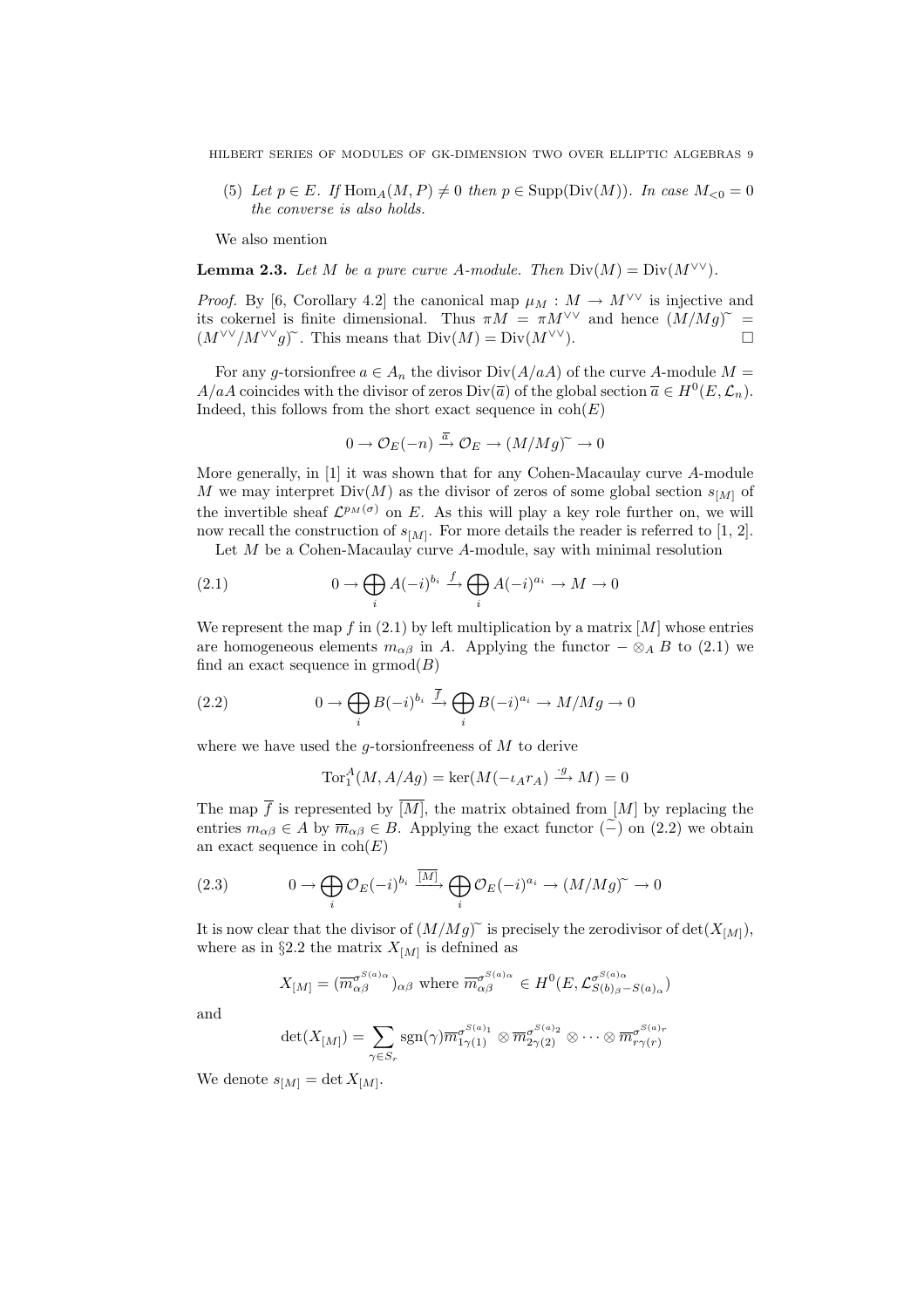Example 2.4. Consider a Cohen-Macaulay curve A-module with minimal resolution of the form

$$
0 \to A(-3) \oplus A(-7) \oplus A(-8) \xrightarrow{[M]} A(-1) \oplus A(-2) \oplus A(-7) \to M \to 0
$$

where

$$
[M] = \begin{pmatrix} m_{11} & m_{12} & m_{13} \\ m_{21} & m_{22} & m_{23} \\ 0 & 0 & m_{33} \end{pmatrix}
$$

where the entries  $m_{ij} \in A$  are homogeneous elements with appropriate degrees. The corresponding exact sequence on  $\text{coh}(E)$  becomes

$$
0 \to \mathcal{O}_E(-3) \oplus \mathcal{O}_E(-7) \oplus \mathcal{O}_E(-8) \xrightarrow{[M]^\cdot} \mathcal{O}_E(-1) \oplus \mathcal{O}_E(-2) \oplus \mathcal{O}_E(-7) \to (M/Mg)^\sim \to 0
$$
  
Hence

$$
X_{[M]} = \begin{pmatrix} \overline{m}_{11}^\sigma & \overline{m}_{12}^\sigma & \overline{m}_{13}^\sigma \\ \overline{m}_{21}^{\sigma^2} & \overline{m}_{22}^{\sigma^2} & \overline{m}_{23}^{\sigma^2} \\ 0 & 0 & \overline{m}_{33}^{\sigma^2} \end{pmatrix}
$$

Therefore

$$
s_{[M]} = \det X_{[M]} = \overline{m}_{11}^{\sigma} \otimes \overline{m}_{22}^{\sigma^2} \otimes \overline{m}_{33}^{\sigma^7} - \overline{m}_{12}^{\sigma} \otimes \overline{m}_{21}^{\sigma^2} \otimes \overline{m}_{33}^{\sigma^7}
$$

which is a global section of the line bundle  $\mathcal{L}^{p_M(\sigma)}$  where  $p_M(t) = q_M(t)/(1-t)$  $t + 2t^2 + t^3 + t^4 + t^5 + t^6 + t^7$ , see §1.4.

In general, the following result was shown in [1, 2].

Proposition 2.5. Let M be a Cohen-Macaulay curve A-module, say with a minimal resolution

$$
0 \to \bigoplus_i A(-i)^{b_i} \xrightarrow{[M]}\bigoplus_i A(-i)^{a_i} \to M \to 0
$$

Then the following holds.

- (1) Up to a scalar multiple,  $s_{[M]}$  is nonzero and independent of the choice of a minimal resolution for M.
- (2) For any integer l we have  $s_{[M(l)]} = \sigma^l s_{[M]}$ .
- (3)  $s_{[M]} \in H^0(E, \mathcal{L}^{p_M(\sigma)})$  and  $\deg \mathcal{L}^{p_M(\sigma)} = r_A \epsilon_M$ .
- (4) The divisor of zeros of  $s_{[M]}$  coincides with the divisor Div(M).

2.4. Further properties of divisors of curve modules. By Proposition 2.5, the divisor of a Cohen-Macaulay curve  $A$ -module  $M$  is the divisor of a section of the line bundle  $\mathcal{L}^{p_M(\sigma)}$ , and this line bundle depends only on the Hilbert series of M. This yields (see also [2])

Proposition 2.6. (1) Let  $M, M'$  be two Cohen-Macaulay curve modules with the same Hilbert series  $h_M(t) = h_{M'}(t)$ . Then Div $(M) \sim Div(M')$ .

(2) Let D be a divisor on E. Then, for any Laurent power series  $h(t) \in \mathbb{Z}((t))$ there is at most one  $q \in E$  such that  $D + (q) = Div(M)$  for some Cohen-Macaulay curve module  $M$  with Hilbert series  $h(t)$ .

*Proof.* (1) As  $h_M(t) = h_{M'}(t)$  we also have  $p_M(t) = p_{M'}(t)$ . Proposition 2.5 implies that  $Div(M)$  and  $Div(M')$  are both divisors of global sections of the same line bundle  $\mathcal{L}^{p_M(\sigma)}$ . Hence  $Div(M)$  and  $Div(M')$  are linearly equivalent.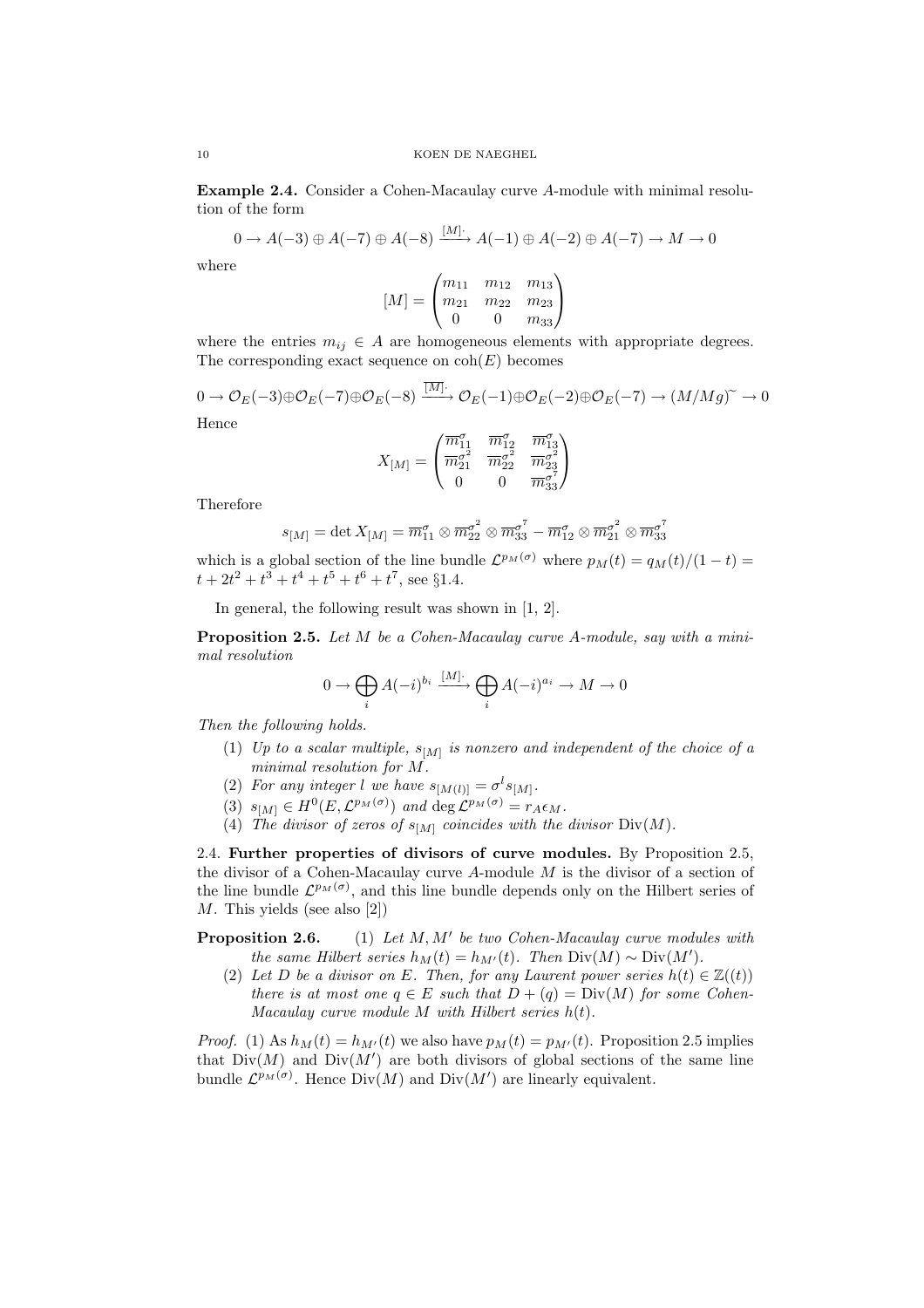(2) For the second statement, assume  $q, q' \in E$  for which

$$
D + (q) = Div(M), \quad D + (q') = Div(M')
$$

for some Cohen-Macaulay curve modules  $M, M'$  with Hilbert series  $h(t)$ . By the first part of the current proposition and Proposition 2.1,  $Div(M)$  and  $Div(M')$  have the same sum in the group law of E. But this implies  $q = q'$ , ending the proof.  $\Box$ 

Remark 2.7. In Theorem 3.5 we prove a converse of Proposition 2.6(2). As mentioned in the introduction, this will be our key result to prove Theorem A.

In case of Cohen-Macaulay curve A-modules of the form  $M = A/aA$  we have a more detailed version.

**Lemma 2.8.** Let  $n > 0$  be an integer and D a multiplicity-free effective divisor of  $degree \leq r_A n$ . Then

$$
\mathcal{D} = \{b \in B_n \mid \text{Supp}(D) \subset \text{Supp}(\text{Div}(b))\}
$$

is a k-linear subspace of  $B_n$  of dimension

$$
\dim_k \mathcal{D}\begin{cases}\n= r_A n - \deg D & \text{if } \deg D \le r_A n - 1 \\
\le 1 & \text{if } \deg D = r_A n\n\end{cases}
$$

*Proof.* This follows from the category equivalence  $\Gamma_*$  and Riemann-Roch on the elliptic curve  $E$ .

From the previous lemma it is clear that, given  $r_A n - 2$  points on E, there are infinitely many sections on  $\mathcal{L}_n$  vanishing in these points. We will need a somewhat more refined version of this.

**Lemma 2.9.** Let  $n > 0$  be an integer,  $q_1, \ldots, q_{r_A n-2} \in E$  be different points and  $Q$  a finite set of points of E. There exists a homogeneous form  $b \in B_n$  for which Div(b) is multiplicity-free,  $q_i \in \text{Supp Div}(b)$  and  $\text{Supp Div}(b) \cap \mathcal{Q} = \emptyset$ .

2.5. Division in B. The following lemma is a useful criterion for division in the twisted homogeneous coordinate ring  $B = \Gamma_*(\mathcal{O}_E)$ .

**Lemma 2.10.** Let  $b \in B_n$  and  $\tilde{b} \in B_m$  be nonzero. Then

 $Div(b) = Div(\tilde{b}) + D$  for some effective divisor  $D \Leftrightarrow b = \tilde{b}c$  for some  $c \in B_{n-m}$ .

*Proof.* Recall that  $B_n = H^0(E, \mathcal{L}_n)$  where  $\mathcal{L}_n$  is the invertible sheaf

$$
{\cal L}_n={\cal L}\otimes{\cal L}^{\sigma}\otimes\cdots\otimes{\cal L}^{\sigma^{n-1}}={\cal O}_E(n)
$$

Write  $\mathcal{L}_n = \mathcal{O}_E(D_n)$  for some divisor  $D_n$  on E. Using this notation, Div(b) ~  $D_n$ and  $Div(\tilde{b}) \sim D_m$ . It follows that  $D \sim D_n - D_m$  where

$$
\mathcal{O}_E(D_n - D_m) \cong \mathcal{L}_n \otimes \mathcal{L}_m^{-1} = \mathcal{L}^{\sigma^m} \otimes \mathcal{L}^{\sigma^{m+1}} \otimes \cdots \otimes \mathcal{L}^{\sigma^{n-1}} = \mathcal{L}_{n-m}^{\sigma^m}
$$

As D is effective there is a  $c' \in H^0(E, \mathcal{L}_{n-m}^{\sigma^m})$  for which  $Div(c') = D$ . Thus

$$
\text{Div}(b) = \text{Div}(\tilde{b}) + \text{Div}(c') = \text{Div}(\tilde{b} \otimes c') = \text{Div}(\tilde{b}c'^{\sigma^{-m}})
$$

By [13, II Proposition 7.7] we have  $b = \lambda \tilde{b}c^{\prime\sigma^{-m}}$  for some  $0 \neq \lambda \in k$ . Putting  $c = \lambda c'^{\sigma^{-m}} \in H^0(E, \mathcal{L}_{n-m}) = B_{n-m}$  proves what we want.

From the previous lemma we deduce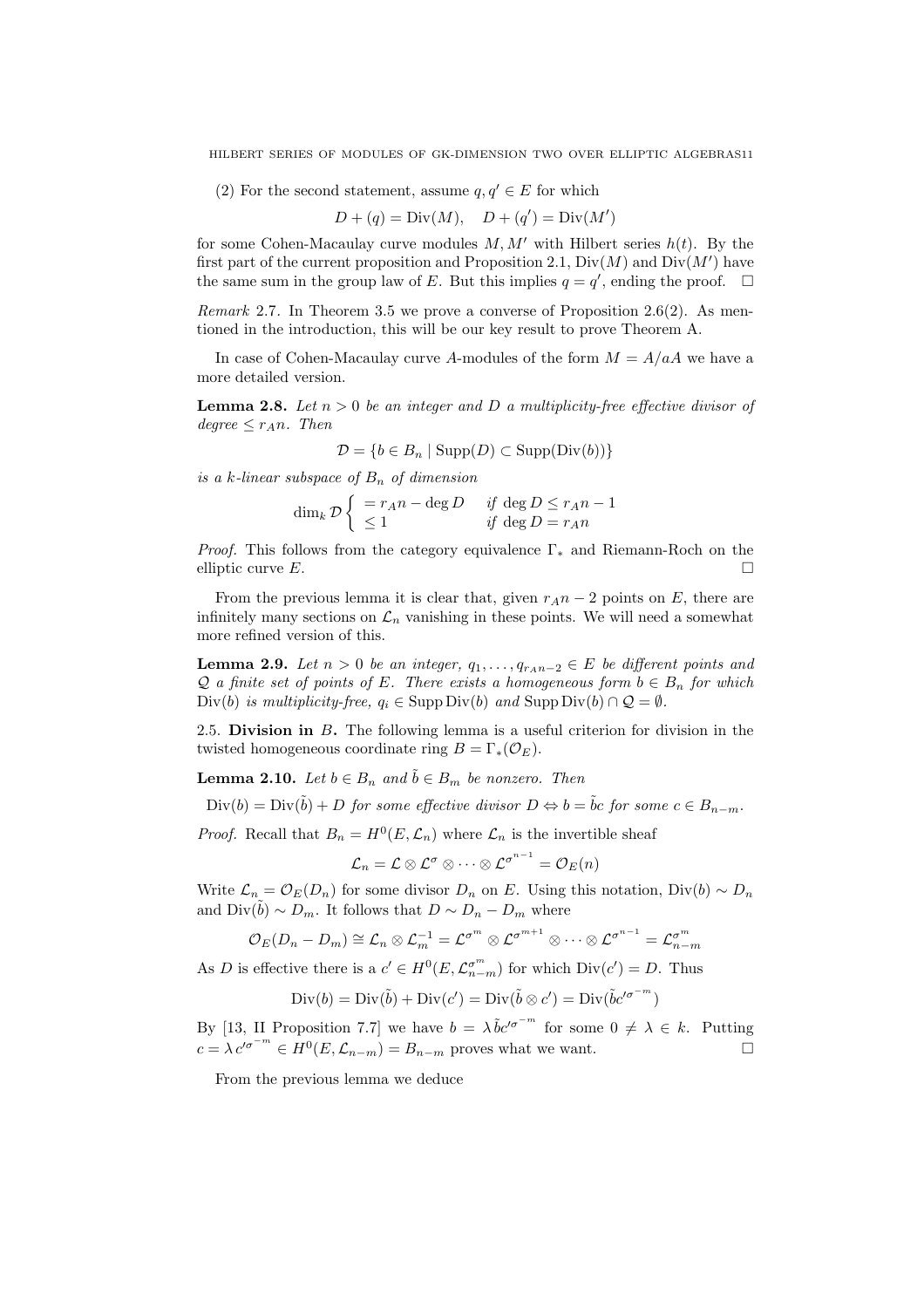**Lemma 2.11.** Let  $b, \tilde{b} \in B_n$  be nonzero. Assume Div $(b) = Div(\tilde{b}) - (p) + (q)$  for some  $p, q \in E$ . Then  $p = q$  and  $b = \tilde{b}c$  for some  $c \in k$ .

*Proof.* By Proposition 2.6, Div(b)  $\sim$  Div(b). As these divisors have the same degree, Proposition 2.1 gives they have the same sum for the group law of A. Thus  $p = q$ . Invoking Lemma 2.10 completes the proof.

2.6. Quantum-irreducible divisors on E. Let M be a curve A-module. In [2] the author found a sufficient condition on  $Div(M)$  for M to be critical. We will need this result. For convenience we briefly recall his treatment.

As Div is additive on short exact sequences (Proposition 2.2) we have

**Lemma 2.12.** ([2, Lemma 3.3]) Let M be a curve A-module. If M is not critical then

$$
Div(M) = Div(M_1) + Div(M_2)
$$

for some curve A-modules  $M_1, M_2$ .

Inspired by the previous lemma, we say that an effective divisor  $D$  on  $E$  is quantum-reducible [2] if

$$
D = \text{Div}(M) + D'
$$

where M is a curve A-module and  $D'$  is an effective divisor of degree  $> 0$ . We say D is quantum-irreducible if D is not quantum-reducible. By Proposition 2.2, any effective divisor of degree  $\langle r_A \rangle$  is quantum-irreducible. We have

**Lemma 2.13.** Let M be a curve A-module. Assume  $Div(M) = D + (q)$  for some quantum-irreducible divisor D and  $q \in E$ . Then M is critical.

*Proof.* Assume by contradiction that  $Div(M)$  is not critical. By Lemma 2.12 we have  $Div(M) = Div(M_1) + Div(M_2)$  for some curve A-modules  $M_1, M_2$ . Since  $Div(M) = D + (q)$  we must have  $q \in Supp M_i$  for some  $i = 1, 2$ , say for  $i = 2$ . Then  $D' = Div(M_2) - (q)$  is effective and of degree > 0 by Proposition 2.2(1). Now  $D = Div(M_1) + D'$  contradicts the irreducibility of D.

The existence of quantum-irreducible divisors follows from (it is straightforward to extend the proof for cubic A)

**Theorem 2.14.** ([2, Theorem 3.7]) For any positive integer n there exists a multiplicity-free quantum-irreducible effective divisor  $D$  of degree n on  $E$ , which is not the divisor of a curve A-module.

Sketch of the proof. It is sufficient to construct a multiplicity-free effective divisor D which is not of the form  $D = D' + D''$  for some effective divisors  $D', D''$  where  $D' \sim Div M$  for some critical curve module  $M \in \mathrm{grmod}(A)$ . By Proposition 2.5, it is sufficient to exclude those D' for which  $\mathcal{O}_E(D') \cong \mathcal{L}^{\sigma^n p_M(\sigma)}$  for some critical normalized curve A-module M and integer n. By  $[1]$  there are only finitely many possibilities for such  $p_M(t) \in \mathbb{Z}[t, t^{-1}]$ , as there are only finitely many possibilities for the Hilbert series for  $M$ . This is also part of Theorem B (a part for which we do not rely on the current theorem). Thus we have to exclude a countable number of divisors. As  $k = \mathbb{C}$  is uncountable, we are finished.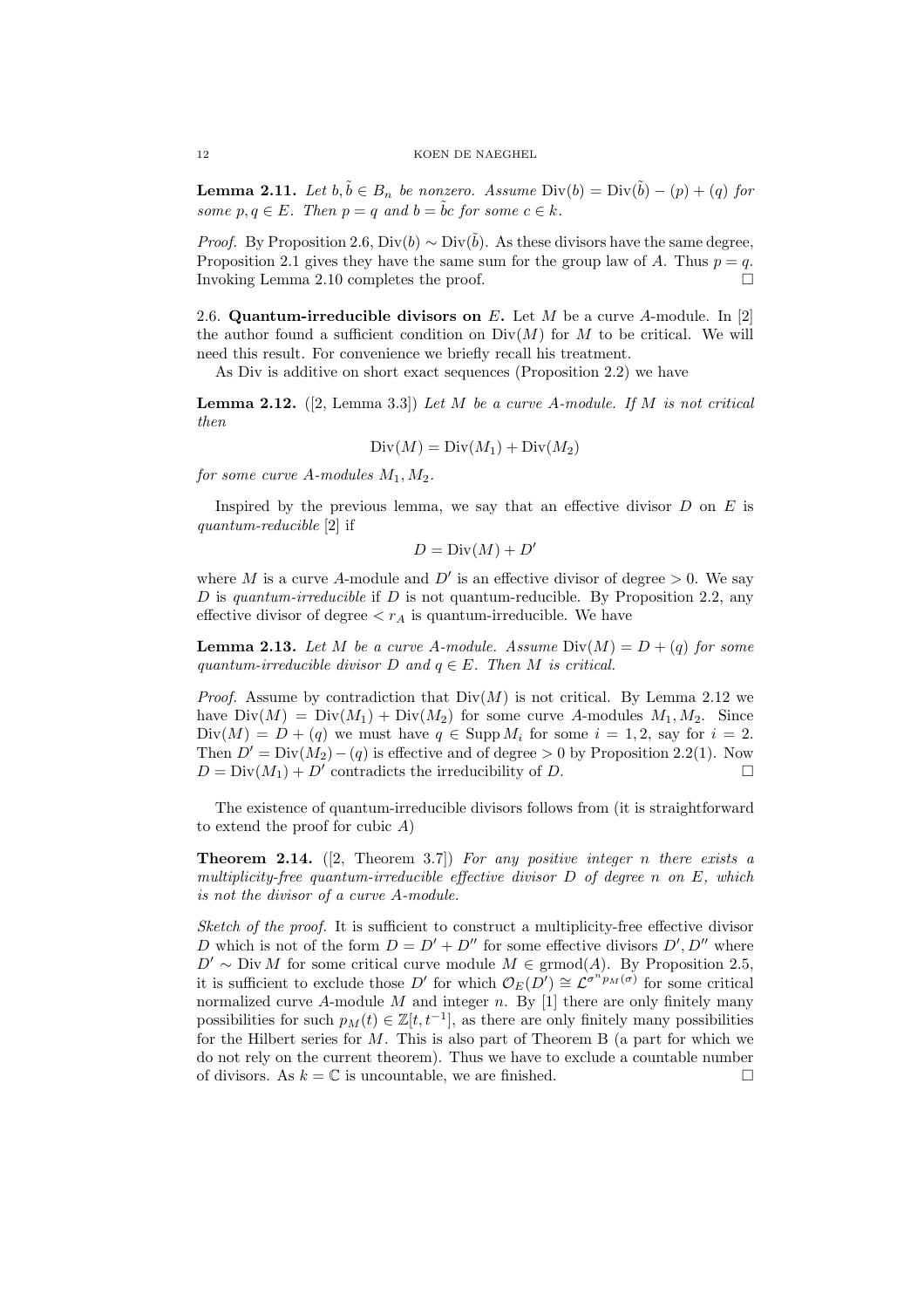#### 3. Proof of Theorem A

3.1. A set of equivalent conditions. Analogous to [12] we need equivalent versions of the conditions in Theorem A. The obvious proofs are left to the reader.

**Lemma 3.1.** Let  $(a_i)$ ,  $(b_i)$  be finitely supported sequences of integers, both not identically zero, and put  $q_i = a_i - b_i$ . The following sets of conditions are equivalent.

(1) Let  $q_\mu$  be the lowest non-zero  $q_i$  and  $q_\nu$  the highest non-zero  $q_i$ . (a)  $a_l = 0$  for  $l < \mu$  and  $l \geq \nu$ . (b)  $a_{\mu} = q_{\mu} > 0$ . (c)  $\sum_i q_i = 0$ (d)  $\max(q_l, 0) \leq a_l \leq \sum_{i \leq l} q_i$  for all integers l. (2) Let  $a_{\mu}$  be the lowest non-zero  $a_i$  and  $b_{\nu}$  the highest non-zero  $b_i$ . (a) The  $(a_i)$ ,  $(b_i)$  are non-negative. (b)  $a_l = 0$  for  $l \geq \nu$ ,  $b_l = 0$  for  $l \leq \mu$ . (c)  $\sum_i a_i = \sum_i b_i$ . (d)  $\sum_{i\leq l} b_i \leq \sum_{i\leq l} a_i$  for all integers l. (3) Put  $m = \sum_i a_i, n = \sum_i b_i$ . (a) The  $(a_i), (b_i)$  are non-negative. (b)  $m = n$ . (c)  $\forall (\alpha, \beta) \in R_{m,n} : \beta \geq \alpha \Rightarrow (\alpha, \beta) \in L_{a,b}.$ 

**Lemma 3.2.** Let  $(a_i)$ ,  $(b_i)$  be finitely supported sequences of integers, both not identically zero, and put  $q_i = a_i - b_i$ . The following sets of conditions are equivalent.

- (1) Let  $q_{\mu}$  be the lowest non-zero  $q_i$  and  $q_{\nu}$  the highest non-zero  $q_i$ .
	- (a)  $a_l = 0$  for  $l < \mu$  and  $l \geq \nu$ .
	- (b)  $a_{\mu} = q_{\mu} > 0$ .
	- (c)  $\sum_{i} q_i = 0$
	- (d)  $\max(q_l, 0) \leq a_l < \sum_{i \leq l} q_i$  for  $\mu < l < \nu$ .
	- (e) If A is cubic it is not true that  $(a_{\mu} \geq 2 \text{ and } \mu = \nu 1)$ .
- (2) Let  $a_{\mu}$  be the lowest non-zero  $a_i$  and  $b_{\nu}$  the highest non-zero  $b_i$ .
	- (a) The  $(a_i)$ ,  $(b_i)$  are non-negative.
		- (b)  $a_l = 0$  for  $l \geq \nu$ ,  $b_l = 0$  for  $l \leq \mu$ .
		- (c)  $\sum_i a_i = \sum_i b_i$ .
		- (d)  $\sum_{i\leq l} b_i \leq \sum_{i\leq l} a_i$  for  $\mu < l < \nu$ .
	- (e) If  $\overline{A}$  is cubic it is not true that  $(n \geq 2 \text{ and } \mu = \nu 1)$ .
- (3) Put  $m = \sum_i a_i, n = \sum_i b_i$ .
	- (a) The  $(a_i)$ ,  $(b_i)$  are non-negative.
	- (b)  $m = n$ .
	- (c)  $\forall (\alpha, \beta) \in R_{m,n} : \beta \ge \alpha 1 \Rightarrow (\alpha, \beta) \in L_{a,b}.$
	- (d) If A is cubic it is not true that  $(n \geq 2 \text{ and } \forall \alpha, \beta : S(b)_{\beta} S(a)_{\alpha} = 1)$ .

3.2. Proof that the conditions in Theorem A are necessary. This was proved in  $[1]$  for quadratic A, and it is easy to extend it for cubic A. As the notations in [1] are quite different as in this current paper, we recall the arguments.

3.2.1. Proof that the conditions in Theorem  $A(1)$  are necessary. We will show that the equivalent conditions given in Lemma 3.1(2) are necessary.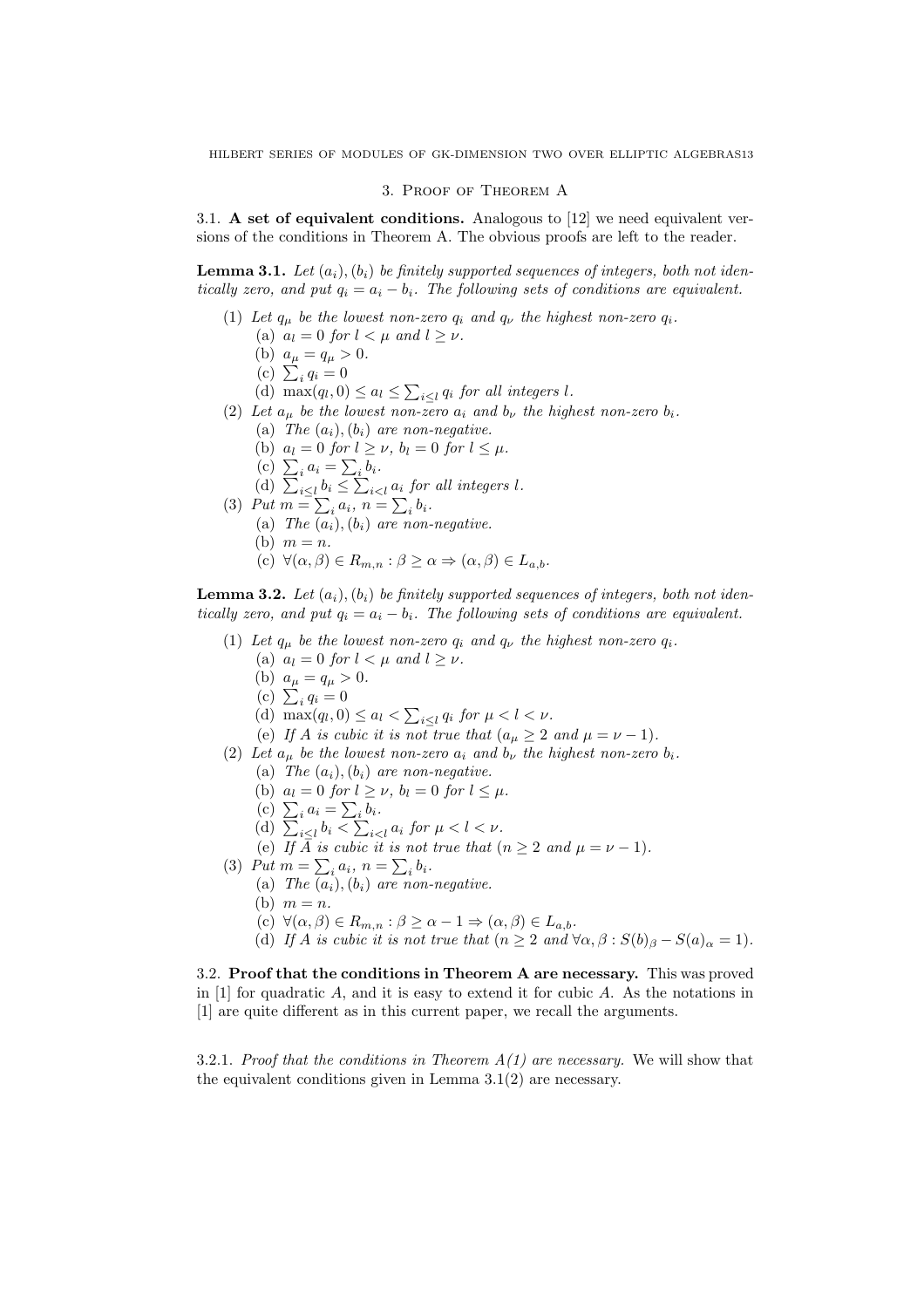Assume that  $M \in \mathrm{grmod}(A)$  is Cohen-Macaulay of GK-dimension two. Consider a minimal projective resolution of M

(3.1) 
$$
0 \to \bigoplus_i A(-i)^{b_i} \xrightarrow{\phi} \bigoplus_i A(-i)^{a_i} \to M \to 0
$$

There is nothing to prove for  $(2a)$  and expressing that M has rank zero gives  $(2c)$ , so we discuss (2b) and (2d). The resolution (3.1) contains, for all integers  $l$ , a subcomplex of the form

(3.2) 
$$
\bigoplus_{i \leq l} A(-i)^{b_i} \xrightarrow{\phi_l} \bigoplus_{i \leq l} A(-i)^{a_i}
$$

Since  $(3.1)$  is minimal all nonzero entries of a matrix representing  $\phi$  have positive degree. Hence the image of  $\bigoplus_{i\leq l}A(-i)^{b_i}$  under  $\phi_l$  is contained in  $\bigoplus_{i\leq l}A(-i)^{a_i}$ . The fact that  $\phi_l$  must be injective implies

$$
\sum_{i \le l} b_i \le \sum_{i < l} a_i
$$

from which we obtain (2d). In particular, if we take  $l = \mu$  this shows that  $b_i = 0$ for  $i \leq \mu$ . In order to prove that  $a_i = 0$  for  $i \geq \nu$ , add  $\sum_{i>l} (a_i - b_i)$  on both sides of (3.3) and use (2c) to obtain

$$
a_l + \sum_{i>l} (a_i - b_i) \le \sum_i (a_i - b_i) = 0
$$

thus

$$
\sum_{l \le i} a_i \le \sum_{l < i} b_i
$$

Taking  $l = \nu$  gives  $a_i = 0$  for  $i > \nu$ .

This completes the proof that the conditions in Theorem  $A(1)$  are necessary.

3.2.2. Proof that the conditions in Theorem  $A(2)$  are necessary. We will show that the equivalent conditions given in Lemma 3.2(2) are necessary.

Let M be a critical Cohen-Macaulay module of GK-dimension two. Same reasoning as in §3.2.1 shows Lemma  $3.2(2)(a-c)$ . So we need to show that Lemma  $3.2(2)(d-e)$  holds.

We will start with the proof of Lemma  $3.2(2)(d)$ , i.e.

$$
\sum_{i \le l} b_i < \sum_{i < l} a_i \text{ for } \mu < l < \nu
$$

So assume by contradiction that there is some integer l where  $\mu < l < \nu$  such that  $\sum_{i\leq l} b_i = \sum_{i\leq l} a_i$ . This means that, for the injective map (3.2), coker  $\phi_l$  has  $GK$ -dimension  $\leq 2$  and is different from zero.

Note  $\bigoplus_{i < l} A(-i)^{a_i}$  is not zero since  $l > \mu$ . We have a map coker  $\phi_l \to M$  which we claim to be nonzero. Indeed, if this were the zero map then  $\bigoplus_{i\leq l} A(-i)^{a_i} \to M$ is the zero map, which contradicts the minimality of the resolution (3.1). Hence coker  $\phi_l \to M$  is nonzero. From this we get GKdim(coker  $\phi_l$ )  $\geq 2$ . Thus  $GKdim(\mathrm{coker}\,\phi_l)=2.$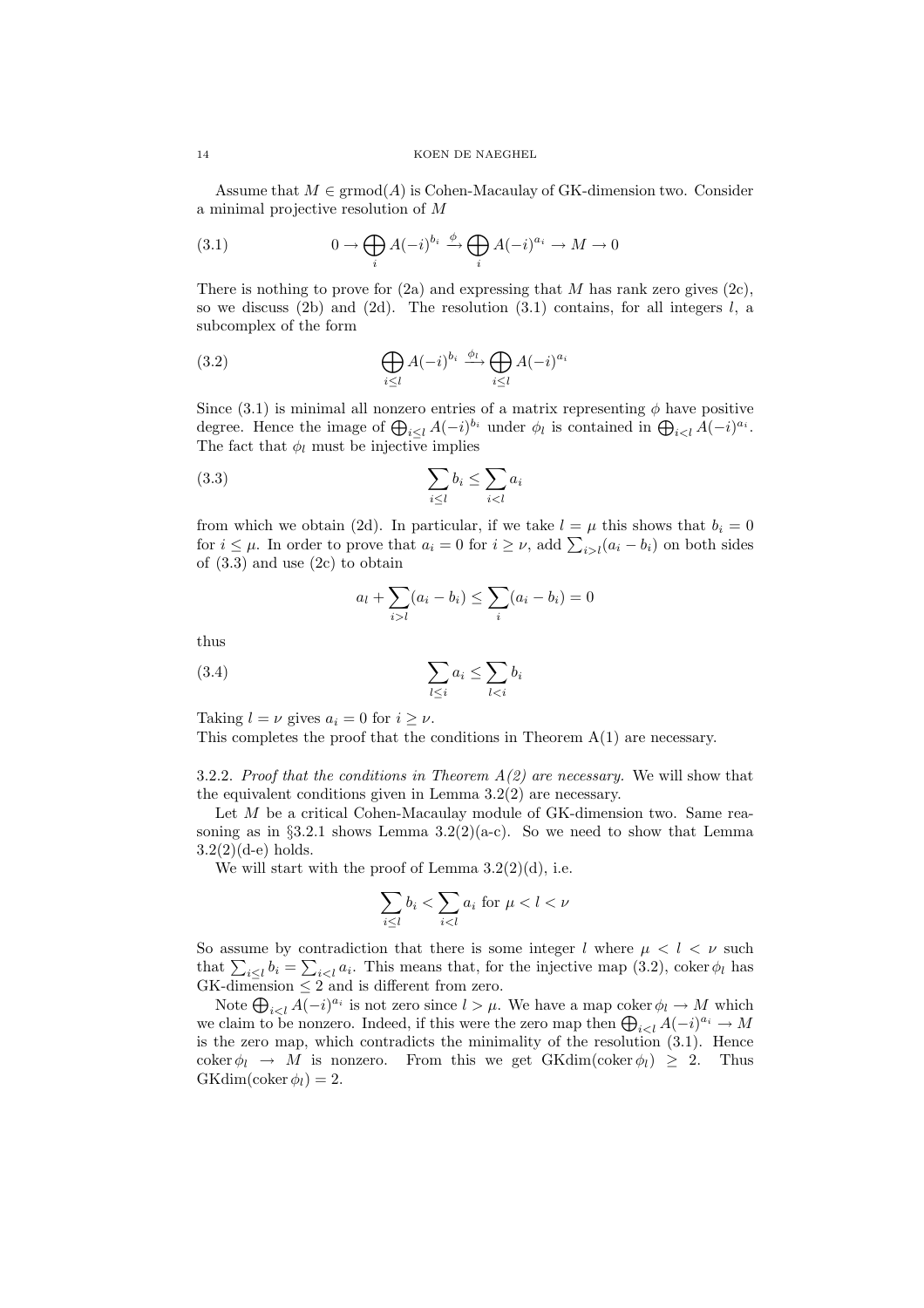We will compare the multiplicity  $e_l$  of coker  $\phi_l$  with the multiplicity  $e_M$  of M. As in the introduction, put  $\epsilon_M = \iota_A e_M$  and  $\epsilon_l = \iota_A e_l$ . By (1.1) and (1.3) we have

$$
\epsilon_M = \sum_i i(b_i - a_i) \text{ and } \epsilon_l = \sum_{i < l} i(b_i - a_i) + lb_l
$$

We claim that  $lb_l < \sum_{l \leq i} i(b_i - a_i)$ . Indeed, this follows from

$$
\sum_{l \leq i} i(b_i - a_i) = l \sum_{l \leq i} (b_i - a_i) + \sum_{l+1 \leq i} (b_i - a_i) + \sum_{l+2 \leq i} (b_i - a_i) + \dots
$$
  
\n
$$
\geq lb_l + b_{l+1} + b_{l+2} + \dots
$$
  
\n
$$
> lb_l
$$

where the first inequality follows from (3.4) and the second one from the assumption that  $l < \nu$ . Thus we obtain

$$
\epsilon_l < \sum_{i < l} i(b_i - a_i) + \sum_{l \leq i} i(b_i - a_i) = \epsilon_M
$$

This means that coker  $\phi_l$  has lower multiplicity than M. Hence the induced map coker  $\phi_l \to M$  must be zero since M is assumed to be critical. But, as pointed out above, this implies that  $\bigoplus_{i < l} A(-i)^{a_i} \to M$  is the zero map, which is impossible. This proves Lemma 3.2(2d).

What is left to prove is that Lemma 3.2(2e) holds. If, by contradiction, Lemma  $3.2(2e)$  is not true then A is cubic and M admits a minimal resolution of the form

$$
0 \to A(-\nu)^n \to A(-(\nu - 1))^n \to M \to 0
$$

By shift of grading, we may assume  $\nu = 1$ . We present the proof for  $n = 2$ . The arguments are easily extended for all  $n \geq 2$ . This will complete the proof that the conditions in Theorem  $A(2)$  are necessary.

**Example 3.3.** Assume A is cubic and M is an A-module admitting a minimal resolution of the form

(3.5) 
$$
0 \to A(-1)^2 \xrightarrow{\begin{pmatrix} l_1 & l_2 \\ l_3 & l_4 \end{pmatrix}} A^2 \to M \to 0
$$

where the entries  $l_i = \alpha_i x + \beta_i y \in A_1$  are linear forms  $(\alpha_i, \beta_i \in k)$ . Since

$$
h_M(t) = h_A(t)(2 - 2t) = \frac{2}{(1 - t)^2 (1 + t)} = 2 + 2t + 4t^2 + 4t^3 + 6t^4 + \dots
$$

we have GKdim  $M = 2$ ,  $e_M = 1$  and  $\epsilon_M = 2$ . We will show that M is not critical. Let  $(x_0, y_0) \in \mathbb{P}^1$  be a solution of the quadratic equation

$$
\det\begin{pmatrix} \alpha_1 x_0 + \beta_1 y_0 & \alpha_2 x_0 + \beta_2 y_0 \\ \alpha_3 x_0 + \beta_3 y_0 & \alpha_4 x_0 + \beta_4 y_0 \end{pmatrix} = 0
$$

Thus there is a nonzero  $(\lambda, \mu) \in k^2$  for which

$$
\begin{pmatrix}\n\alpha_1 x_0 + \beta_1 y_0 & \alpha_2 x_0 + \beta_2 y_0 \\
\alpha_3 x_0 + \beta_3 y_0 & \alpha_4 x_0 + \beta_4 y_0\n\end{pmatrix}\n\begin{pmatrix}\n\lambda \\
\mu\n\end{pmatrix} = 0
$$

Consider the linear form  $l = y_0x - x_0y \in A_1$ . Up to scalar multiplication, l is the unique linear form  $\alpha x + \beta y$  for which  $\alpha x_0 + \beta y_0 = 0$ . This means that

$$
\begin{pmatrix} l_1 & l_2 \\ l_3 & l_4 \end{pmatrix} \begin{pmatrix} \lambda \\ \mu \end{pmatrix} = \begin{pmatrix} \gamma \\ \delta \end{pmatrix} l
$$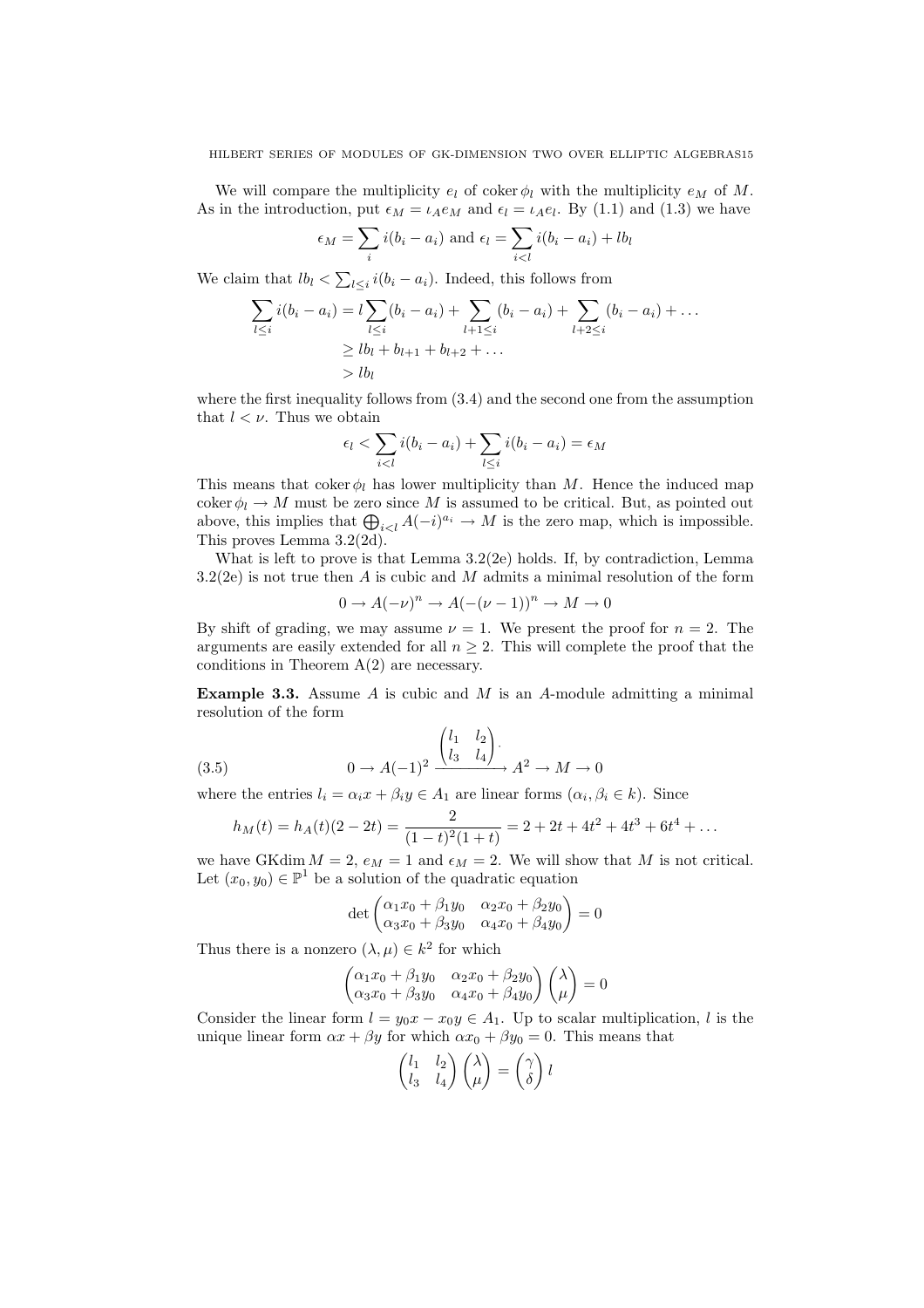for some  $\gamma, \delta \in k$ . Note that  $(\gamma, \delta) \neq (0, 0)$  since  $(3.5)$  is exact. This leads to a commutative diagram

$$
0 \longrightarrow A(-1) \longrightarrow A \longrightarrow A/lA \longrightarrow 0
$$
  
\n
$$
\begin{pmatrix} \lambda \\ \mu \end{pmatrix} \downarrow \qquad \begin{pmatrix} l_1 & l_2 \\ l_3 & l_4 \end{pmatrix} \longrightarrow A^2 \longrightarrow A/lA \longrightarrow 0
$$
  
\n
$$
0 \longrightarrow A(-1)^2 \longrightarrow A^2 \longrightarrow M \longrightarrow 0
$$

Hence there is a nonzero map  $A/lA \rightarrow M$ . As  $A/lA$  has multiplicity 1/2 and M has multiplicity 1, this shows that  $M$  is not critical, a contradiction.

3.3. Proof that the conditions in Theorem  $A(1)$  are sufficient. We fix finitely supported sequences  $(a_i)$ ,  $(b_i)$  of non-negative integers such that  $\sum_i a_i =$  $\sum_i b_i = n$  and we assume the ladder condition holds:

(3.6) 
$$
\forall (\alpha, \beta) \in R : \beta \ge \alpha \Rightarrow (\alpha, \beta) \in L_{a,b}
$$

Thus  $S(b)_{\alpha} - S(a)_{\alpha} > 0$  for  $1 \leq \alpha \leq n$ . Pick nonzero homogeneous elements  $h_{\alpha\alpha} \in B_{S(b)_{\alpha}-S(a)_{\alpha}}$ . Let  $h_{\alpha\alpha}$  denote also any pre-image of  $h_{\alpha\alpha}$  in A. As A is a domain, multiplication by  $h_{\alpha\alpha}$  is injective. Let  $H_{\alpha}$  be the corresponding cokernels

$$
0 \to A(-S(b)_{\alpha}) \xrightarrow{h_{\alpha\alpha}} A(-S(a)_{\alpha}) \to H_{\alpha} \to 0
$$

for  $1 \leq \alpha \leq n$ . Then A-module  $M = H_1 \oplus \cdots \oplus H_n$  admits a minimal resolution

$$
0 \to \bigoplus_i A(-i)^{b_i} \xrightarrow{N^*} \bigoplus_i A(-i)^{a_i} \to M \to 0
$$

where

$$
N = \begin{pmatrix} h_{11} & 0 & \dots & 0 \\ 0 & h_{22} & \dots & 0 \\ \vdots & & & \vdots \\ 0 & 0 & \dots & h_{nn} \end{pmatrix}
$$

Hence M has projective dimension one, with graded Betti numbers  $(a_i)$ ,  $(b_i)$ . That M has GK-dimension two is easy to see (see also the proof of Lemma  $3.4(3)$  below). As we have chosen  $h_{\alpha\alpha} \in B$ , the cyclic modules  $H_{\alpha}$  are g-torsionfree. Hence M is also g-torsionfree. This completes the proof.

3.4. Proof that the conditions in Theorem  $A(2)$  are sufficient. We fix finitely supported sequences  $(a_i)$ ,  $(b_i)$  of non-negative integers for which  $\sum_i a_i =$  $\sum_i b_i = n$  and we assume that the ladder condition

$$
\forall (\alpha, \beta) \in R : \beta \ge \alpha - 1 \Rightarrow (\alpha, \beta) \in L_{a,b}
$$

is true, together with condition Theorem  $A(2d)$ :

If A is cubic it is not true that  $(n \geq 2 \text{ and } \forall \alpha, \beta : S(b)_{\beta} - S(a)_{\alpha} = 1)$ .

Put  $\epsilon = \sum_i i(b_i - a_i)$ . We are motivated by the following

**Lemma 3.4.** Assume that we have a map  $N: \bigoplus_i \mathcal{O}_E(-i)^{b_i} \to \bigoplus_i \mathcal{O}_E(-i)^{a_i}$  such that  $X_N(p)$  has maximal rank for all but finitely many points  $p \in E$ . Then

(1) N is injective, i.e. we have a short exact sequence in  $coh(E)$ 

$$
0 \to \bigoplus_i \mathcal{O}_E(-i)^{b_i} \xrightarrow{N} \bigoplus_i \mathcal{O}_E(-i)^{a_i} \to \mathcal{N} \to 0
$$

where  $\mathcal{N} \in \text{coh}(E)$  has finite length.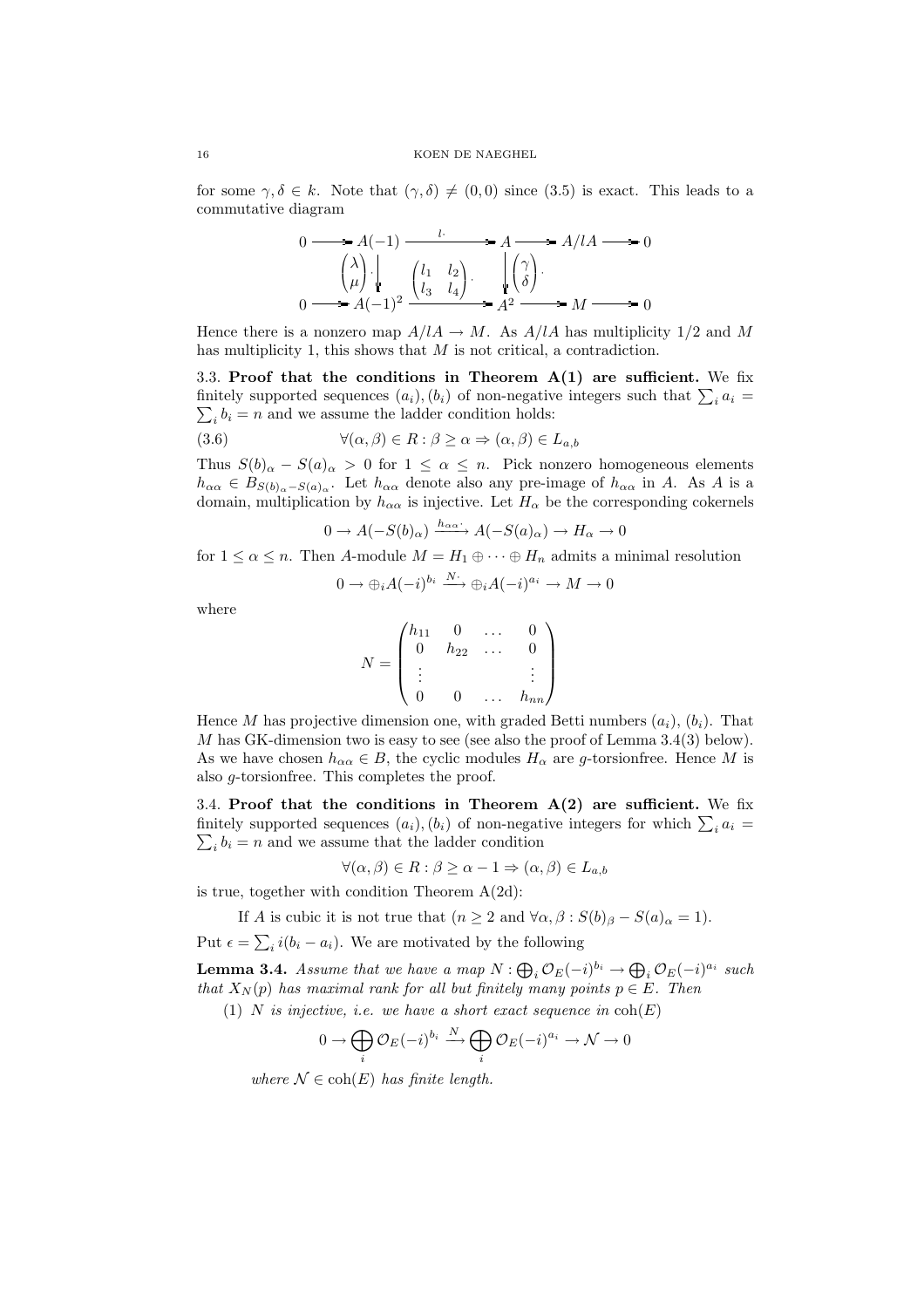(2) Applying  $\Gamma_*$  to N induces a short exact sequence in grmod(B)

$$
0 \to \bigoplus_i B(-i)^{b_i} \xrightarrow{\Gamma_*(N)} \bigoplus_i B(-i)^{a_i} \to M' \to 0
$$

where  $M' \in \mathrm{grmod}(B)$  is pure of GK-dimension one and  $\widetilde{M'} = \mathcal{N}$ .

(3) Arbitrary lifting of  $\Gamma_*(N)$  under the surjective map

 $\text{Hom}_A(\bigoplus_i A(-i)^{b_i}, \bigoplus_i A(-i)^{a_i}) \to \text{Hom}_B(\bigoplus_i B(-i)^{b_i}, \bigoplus_i B(-i)^{a_i}) : f \mapsto f \otimes_A B$ 

yields a short exact sequence in  $\mathrm{grmod}(A)$ 

$$
0 \to \bigoplus_i A(-i)^{b_i} \to \bigoplus_i A(-i)^{a_i} \to M \to 0
$$

where  $M \in \mathrm{grmod}(A)$  has GK-dimension two and  $\epsilon_M = \sum_i i(b_i - a_i)$ . Moreover,  $M/Mq = M'$  and M is q-torsionfree.

*Proof.* (1) If  $N$  were not injective then the kernel of  $N$  would, as a subsheaf of the vector bundle  $\bigoplus_i \mathcal{O}_E(-i)^{b_i}$ , have rank > 0. Since  $\sum_i a_i = \sum_i b_i$  the same is true for the cokernel of N. Then coker N would not be supported on finitely many points in E. But this means that  $X_N(p)$  has non-maximal rank for infinitely many points  $p \in E$ , a contradiction. Thus N is injective. That  $\mathcal{N} = \text{coker } N$  has finite length follows from  $\sum_i a_i = \sum_i b_i$ .

(2) Apply the functor  $\Gamma_* = \bigoplus_{m \geq 0} H^0(E, -\otimes_E \mathcal{O}_E(m))$  to the short exact sequence in (1) and use  $\Gamma_*(\mathcal{O}(l)) = \overline{B}(l)$  for all integers l. As  $\Gamma_*$  is left exact,  $\Gamma_*(N)$ is injective. Since  $\underline{\operatorname{Ext}}_B^1(k, B) = 0$ , M' contains no finite dimensional submodules. Hence M' is pure. Application of the exact functor ( $\mathcal{-}$ ) shows  $\widetilde{M}^{\prime} = \mathcal{N}$  and  $GKdim M' = 1.$ 

(3) Let f denote such an arbitrary lifting. Thus we have a map in  $\operatorname{grmod}(A)$ 

$$
\bigoplus_i A(-i)^{b_i} \xrightarrow{f} \bigoplus_i A(-i)^{a_i}
$$

and  $f \otimes_A B = \Gamma_*(N)$ . Representing f by left multiplication by a matrix [M] then  $\Gamma_*(N)$  is represented by left multiplication by  $\overline{[M]}$ , the matrix obtained from  $\overline{[M]}$ by taking the image of the entries in B. For any  $a \in \text{ker } f$  the equation  $[M] \cdot a = 0$ in grmod(A) yields  $\overline{[M] \cdot \overline{a}} = 0$  in grmod(B) hence  $\overline{a} = 0$  by the injectivity of  $\Gamma_*(N)$ . Thus (ker f) ⊗<sub>A</sub> B = 0 i.e. ker f /(ker f) · g = 0. Hence if ker f were nonzero then  $GKdim(\ker f) \leq 1$ , see [11, Lemma 2.8.2]. But this is impossible by the pureness of  $\bigoplus_i A(-i)^{b_i}$ . Hence f is injective.

Write  $M = \text{coker } f$ . Applying  $-\otimes_A B$  to the short exact sequence

$$
0 \to \bigoplus_i A(-i)^{b_i} \xrightarrow{f} \bigoplus_i A(-i)^{a_i} \to M \to 0
$$

and using  $f \otimes_A B = \Gamma_*(N)$ , we get  $M/Mg = M'$  and  $\text{Tor}_1^A(M, B) = 0$ . Thus M is g-torsionfree.

What remains to prove is  $GK\dim M = 2$ . By (1.3) and Lemma 3.1(2c) we have

$$
\lim_{t \to 0} (1 - t)^3 h_M(t) = \sum_i (a_i - b_i) = 0
$$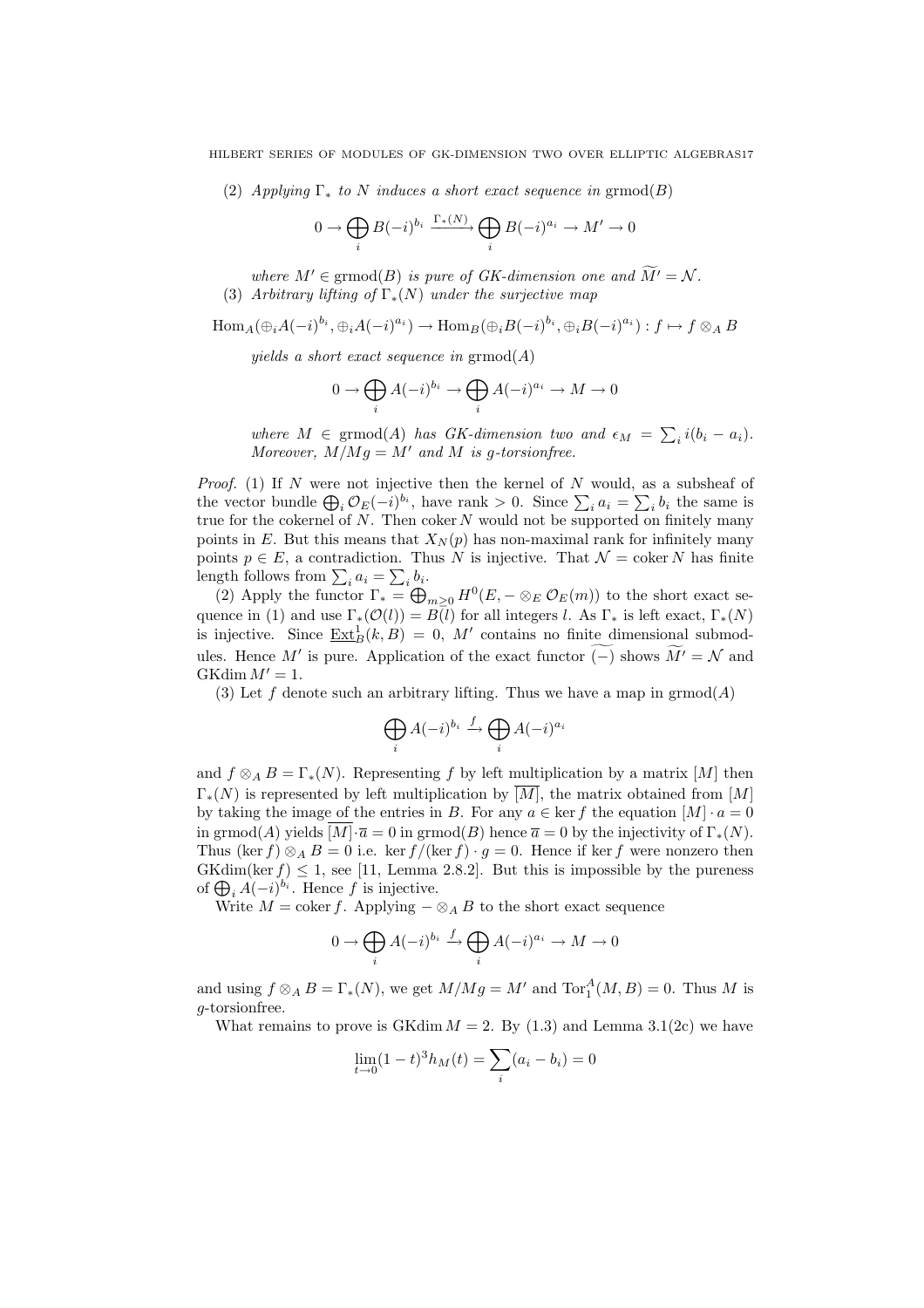thus GKdim  $M < 3$ , and

$$
2 \lim_{t \to 0} (1-t)^2 h_M(t) = \sum_i i(b_i - a_i) = \sum_i (\nu + 1 - i)(a_i - b_i)
$$
  
= 
$$
\sum_{i \le \mu} (a_i - b_i) + \sum_{i \le \mu + 1} (a_i - b_i) + \sum_{i \le \mu + 2} (a_i - b_i) + \dots
$$
  

$$
\ge \sum_i a_i
$$

where we have used Lemma 3.1(2d) to obtain the inequality. Since  $\sum_i a_i > 0$  this proves  $\lim_{t\to 0} (1-t)^2 h_M(t) > 0$  i.e. GKdim  $M = 2$ , and  $\epsilon_M = \sum_i i(\overline{b_i} - a_i)$ . This completes the proof.  $\Box$ 

Our proof that the conditions in Theorem  $A(2)$  are sufficient follows from the following stronger result.

**Theorem 3.5.** Let  $\epsilon$  be a positive integer and let D be a multiplicity-free effective divisor of degree  $r_A \epsilon - 1$ . Then there exists a g-torsion free module  $M \in \mathrm{grmod}(A)$ of GK-dimension two and projective dimension one which has graded Betti-numbers  $(a_i), (b_i)$  i.e. M admits a minimal resolution of the form

$$
0 \to \bigoplus_i A(-i)^{b_i} \to \bigoplus_i A(-i)^{a_i} \to M \to 0
$$

and for which  $Div(M) = D + (q)$  for some  $q \in E$ .

Indeed, for then we choose a multiplicity-free quantum-irreducible effective divisor D of degree  $r_A \epsilon - 1$ , whose existence is asserted from Theorem 2.14. Lemma 2.13 implies that the module  $M$  in Theorem 3.5 is critical.

Thus in order to complete the proof of Theorem  $A(2)$  it will be sufficient to prove Theorem 3.5. This will be done below.

Proof of Theorem 3.5. Throughout the proof we fix a multiplicity-free effective divisor  $D = (q_1) + (q_2) + \cdots + (q_{r_A\epsilon-1})$  of degree  $r_A\epsilon-1$ . As in Lemma 3.2, let  $a_\mu$ be the lowest non-zero  $a_i$  and  $b_\nu$  be the highest non-zero  $b_i$ . Thus  $\mu = S(a)_1$  and  $\nu = S(b)_n$ . Write  $u = \sum_{i \lt \nu} b_i$  and  $v = b_\nu - 1$ .

We break up the proof into six steps.

**Step 1.** Our first step in the proof is to choose a particular  $n \times (n-1)$  matrix of the form (only the nonzero entries are indicated)

$$
H = [H_U | H_V] = \begin{pmatrix} h_{11} & h_{12} & \dots & h_{1u} & & h_{1,u+1} & \dots & h_{1,n-1} \\ h_{21} & & & & & \\ & & \ddots & & & \\ & & & & h_{u+1,u} & & \\ & & & & & h_{u+2,u+1} & & \\ & & & & & & \ddots & \\ & & & & & & & h_{n,n-1} \end{pmatrix}
$$

whose entries are homogeneous forms  $h_{1\beta} \in B_{S(b)_{\beta}-S(a)_1}, h_{\beta+1,\beta} \in B_{S(b)_{\beta}-S(a)_{\beta+1}}$ satisfying the following conditions: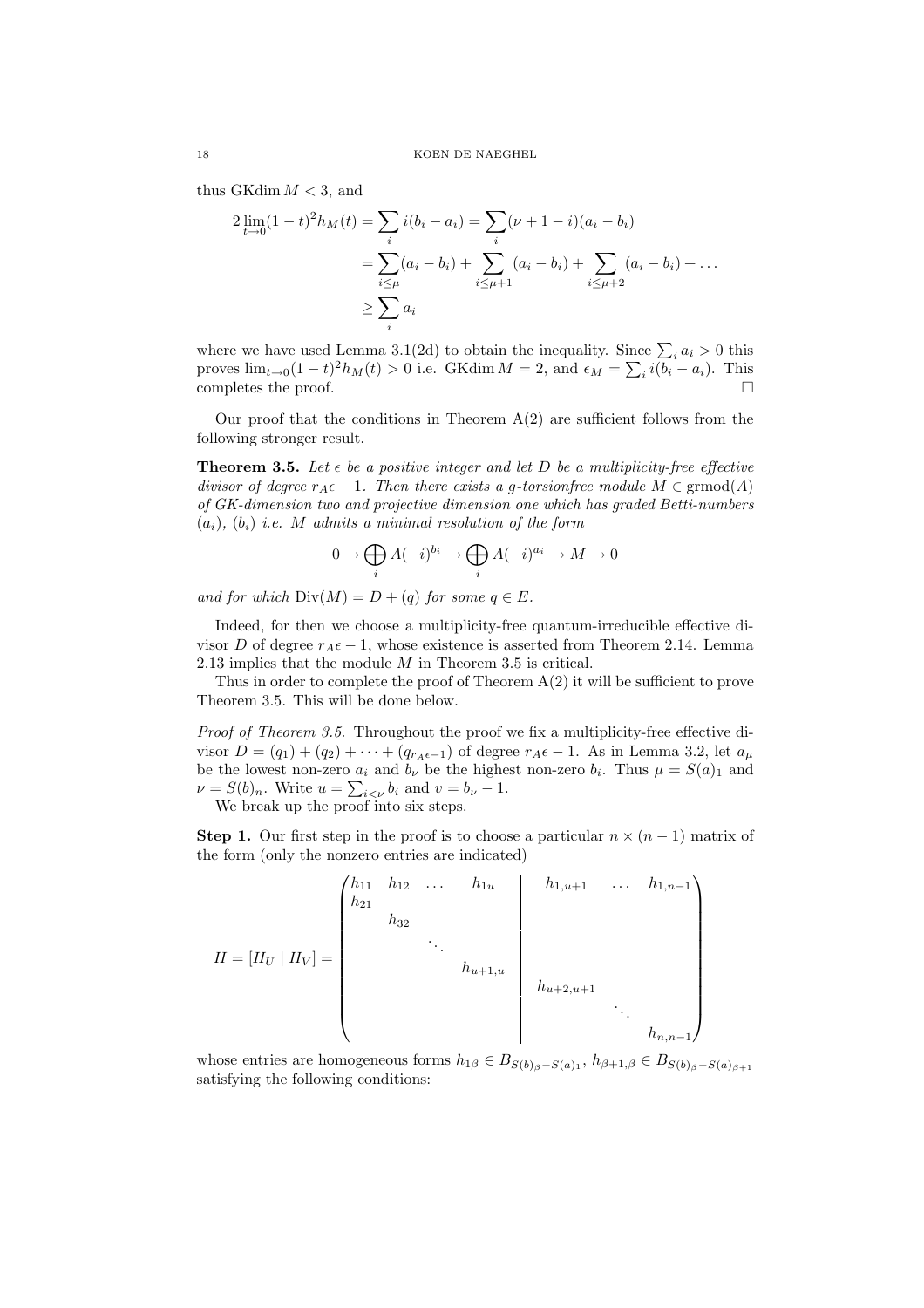- (\*) The divisors Div  $h_{\alpha\beta}^{S(a)}$  of the (nonzero) entries  $h_{\alpha\beta}$  in  $H_U$  are multiplicityfree and have pairwise disjoint support.
- (\*\*) The support of the divisor Div  $h_{\alpha\beta}^{S(a)}$  of any entry  $h_{\alpha\beta}$  in  $H_U$  is disjoint with the support of the divisor Div  $h_{\alpha'\beta'}^{S(a)_{\alpha'}}$  of any entry  $h_{\alpha'\beta'}$  in  $H_V$ .
- (\*\*\*) The divisors Div  $h_{\alpha'\beta'}^{S(a)_{\alpha'}}$  of the entries  $h_{\alpha'\beta'}$  in  $H_V$  are multiplicity-free. They have pairwise disjoint support unless they appear in the same column  $\beta' - u$  of  $H_V$ . In that case, Supp(Div  $h_{1,\beta'}^{S(a)_1}$ )  $\cap$  Supp(Div  $h_{\beta'+1,\beta'}^{S(a)_{\beta'+1}}$ ) =  ${q_{\beta'-u}}.$

Observe that, due to Lemma 2.9, it is possible to choose such matrices  $H_U$ ,  $H_V$ except in the following situation:

(3.7) A is cubic,  $v > 0$  and two linear forms appear in the same column of  $H_V$ 

This is because for any two linear forms in  $A$  (where  $A$  is cubic) their divisors have either disjoint support or the same support (being two distinct points). However, by (1.4) it is easy to see that (3.7) is same as saying that  $n \geq 2$  and all entries of H are linear forms, i.e.  $\mu = \nu - 1$ . By Lemma 3.2, this is exactly excluded by condition Theorem A(2d)! In other words, (3.7) does not occur.

**Step 2.** By construction, the matrix  $H$  in Step 1 represents a map

$$
H: \bigoplus_{i<\nu} \mathcal{O}_E(-i)^{b_i} \oplus \mathcal{O}_E(-\nu)^{b_{\nu}-1} \to \bigoplus_i \mathcal{O}_E(-i)^{a_i}
$$

Recall §2.2 that in this case the matrix  $X_H$  is given by

X<sup>H</sup> = h σ S(a)1 <sup>11</sup> h σ S(a)1 <sup>12</sup> . . . h<sup>σ</sup> S(a)1 <sup>1</sup><sup>u</sup> h σ S(a)1 <sup>1</sup>,u+1 . . . h<sup>σ</sup> S(a)1 1,n−1 h σ S(a)2 21 h σ S(a)3 32 . . . h σ S(a)u+1 u+1,u h σ S(a)u+2 u+2,u+1 . . . h σ S(a)n n,n−1 

Therefore, by Step 1 we find

$$
\operatorname{rank} X_H(p) = \begin{cases} n-1 & \text{if } p \in E \setminus \{q_1, \ldots, q_v\} \\ n-2 & \text{if } p \in \{q_1, \ldots, q_v\} \end{cases}
$$

**Step 3.** Any choice of homogeneous forms  $d_{\alpha} \in B_{S(b)_n - S(a)_\alpha}, \alpha = 1, \ldots, n$  determines a matrix

(3.8) 
$$
[H \mid d] = \begin{pmatrix} h_{11} & h_{12} & \dots & h_{1,n-1} & d_1 \\ h_{21} & & & & \\ & h_{32} & & & \\ & & \ddots & & \\ & & & h_{n,n-1} & d_n \end{pmatrix}
$$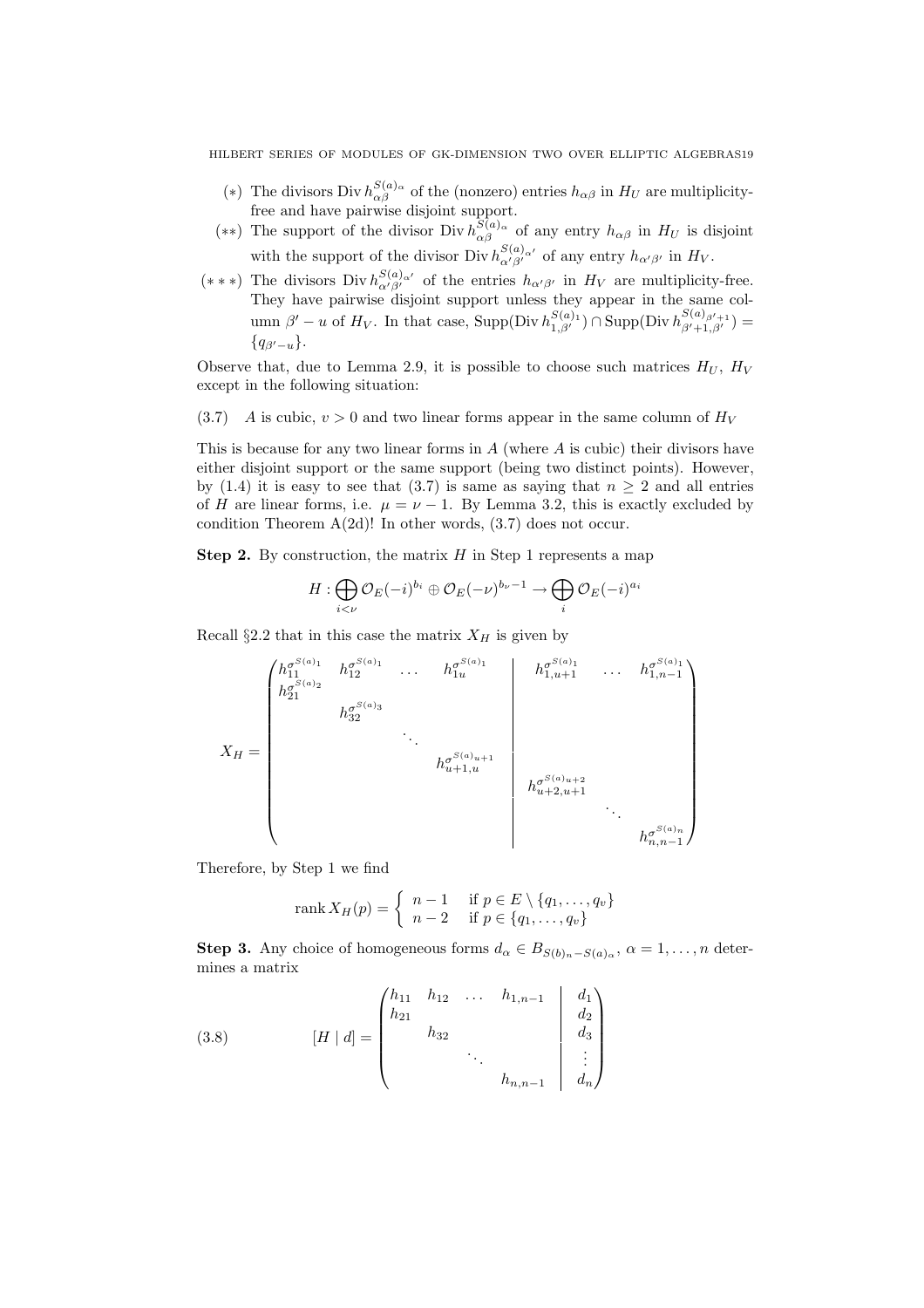which represents a map  $[H \mid d] : \bigoplus_i \mathcal{O}_E(-i)^{b_i} \to \bigoplus_i \mathcal{O}_E(-i)^{a_i}$ . We then consider the k-linear map

$$
\theta: \bigoplus_{\alpha=1}^n B_{S(b)_n-S(a)_\alpha} \to H^0(E, \mathcal{L}^{p(\sigma)}) : d \mapsto \det X_{[H|d]}
$$

where  $p(t) = \sum_i (a_i - b_i)t^i/(1-t) \in \mathbb{Z}[t, t^{-1}]$ . Furthermore, by Step 2 the image of  $\theta$  is contained in the k-linear subspace

$$
W = \{ s \in H^0(E, \mathcal{L}^{p(\sigma)}) \mid s(q_i) = 0 \text{ for } i = 1, ..., v \} \subset H^0(E, \mathcal{L}^{p(\sigma)})
$$

We claim that im  $\theta = W$ . This will follow from the Steps 4 and 5 below.

**Step 4.** If  $\dim_k \ker \theta = \sum_{\alpha=1}^{n-1} \dim_k B_{S(b)_n - S(b)_\alpha}$  then  $\imath \in W$ . Indeed, as D is multiplicity-free the conditions  $s(q_i) = 0$  for  $i = 1, ..., v$  are k-linear independent, hence codim  $W = v$ . Thus

$$
\dim_k W = \dim_k H^0(E, \mathcal{L}^{p(\sigma)}) - v = \sum_{\alpha=1}^n \dim_k B_{S(b)\alpha - S(a)\alpha} - v
$$

$$
= \sum_{\alpha=1}^n r_A(S(b)\alpha - S(a)\alpha) - v
$$

while on the other hand

$$
\dim_k \text{ im } \theta = \sum_{\alpha=1}^n \dim_k B_{S(b)_n - S(a)_\alpha} - \dim_k \ker \theta
$$
  
= 
$$
\sum_{\alpha=1}^n \dim_k B_{S(b)_n - S(a)_\alpha} - \sum_{\alpha=1}^{n-1} \dim_k B_{S(b)_n - S(b)_\alpha}
$$
  
= 
$$
\sum_{\alpha=1}^n r_A(S(b)_n - S(a)_\alpha) - \sum_{\alpha=1}^n r_A(S(b)_n - S(b)_\alpha) - (b_\tau - 1)
$$
  
= 
$$
\sum_{\alpha=1}^n r_A(S(b)_\alpha - S(a)_\alpha) - v
$$

**Step 5.** dim<sub>k</sub> ker  $\theta = \sum_{\alpha=1}^{n-1} \dim_k B_{S(b)_n - S(b)_\alpha}$ . We prove this as follows. For any choice of homogeneous elements  $c_{\alpha} \in B_{S(b)_n - S(b)_\alpha}$  for  $\alpha = 1, \ldots, n - 1$ , putting

(3.9) 
$$
\begin{pmatrix} d_1 \\ d_2 \\ d_3 \\ \vdots \\ d_n \end{pmatrix} = \begin{pmatrix} h_{11} & h_{12} & \dots & h_{1,n-1} \\ h_{21} & & & \\ & h_{32} & & \\ & & \ddots & \\ & & & h_{n,n-1} \end{pmatrix} \begin{pmatrix} c_1 \\ c_2 \\ \vdots \\ c_{n-1} \end{pmatrix}
$$

yields an element  $d = (d_1, \ldots, d_n) \in \bigoplus_{\alpha=1}^n B_{S(b)_n - S(a)_\alpha}$  in the kernel of  $\theta$ . Thus we have a k-linear map

$$
\tilde{\theta} : \bigoplus_{\alpha=1}^{n-1} B_{S(b)_n - S(b)_\alpha} \to \ker \theta : (c_1, \dots, c_{n-1})^t \mapsto H \cdot (c_1, \dots, c_{n-1})^t
$$

which is injective by the fact that the entries of  $H$  are nonzero (Step 1) and  $B$  is a domain. Hence in order to prove Step 5 it suffices to show  $\tilde{\theta}$  is surjective.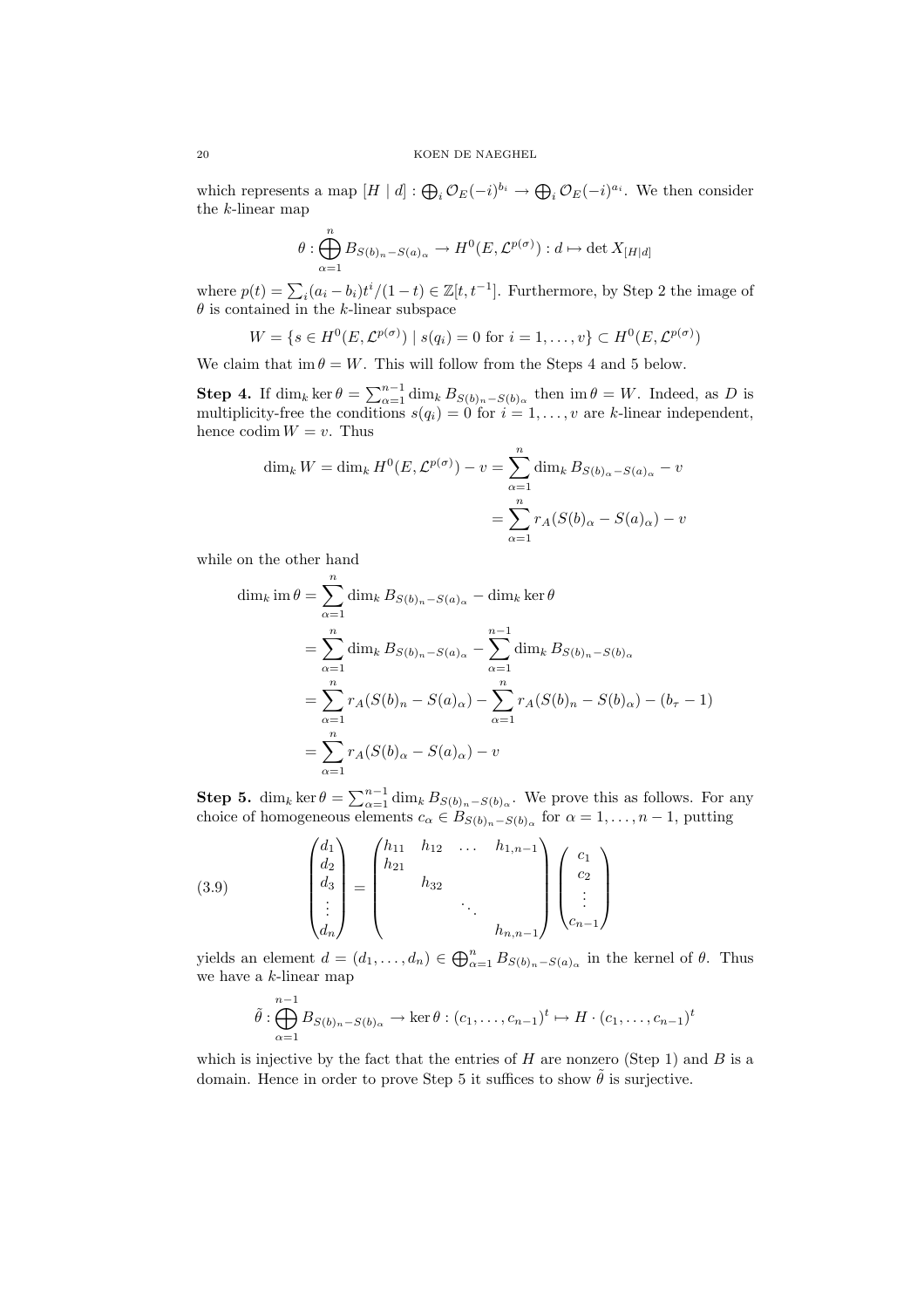Pick  $d = (d_1, \ldots, d_n) \in \text{ker } \theta$ . By Step 2 we may solve (3.9) locally at  $p \in$  $E \setminus \{q_1, \ldots, q_v\}$ , i.e. we may find a solution  $\lambda(p) = (\lambda_1(p), \ldots, \lambda_{n-1}(p))$ , where

$$
\lambda_{\alpha}(p) \in \left(\mathcal{L}_{S(b)_n-S(b)_\alpha}^{\sigma^{S(b)_\alpha}}\right)_p / m_p \left(\mathcal{L}_{S(b)_n-S(b)_\alpha}^{\sigma^{S(b)_\alpha}}\right)_p
$$

such that

$$
\begin{pmatrix}\n(3.10) \\
d_1^{\sigma^{S(a)}(1)}(p) \\
d_2^{\sigma^{S(a)}(2)}(p) \\
d_3^{\sigma^{S(a)}(n)}(p) \\
\vdots \\
d_n^{\sigma^{S(a)}(n)}(p)\n\end{pmatrix} = \begin{pmatrix}\nh_{11}^{\sigma^{S(a)}(1)}(p) & h_{12}^{\sigma^{S(a)}(1)}(p) & \dots & h_{1,n-1}^{\sigma^{S(a)}(1)}(p) \\
h_{21}^{\sigma^{S(a)}(2)}(p) & & & \\
& \ddots & & \\
& & \ddots & \\
& & & h_{n,n-1}^{\sigma^{S(a)}(n)}(p)\n\end{pmatrix} \otimes \begin{pmatrix}\n\lambda_1(p) \\
\lambda_2(p) \\
\vdots \\
\lambda_{n-1}(p)\n\end{pmatrix}
$$

To show that we can solve (3.9) globally, we proceed as follows.

• For  $\beta = 1, \ldots, u$  the  $\beta + 1$ -th equation in (3.10) becomes

(3.11) 
$$
d_{\beta+1}(p^{\sigma^{S(a)}\beta+1}) = h_{\beta+1,\beta}(p^{\sigma^{S(a)}\beta+1}) \otimes \lambda_{\beta}(p) \text{ for all } p \in E \setminus \{q_1, \ldots, q_v\}
$$
  
By Step 1,  $q_1, \ldots, q_v \notin \text{Div } h^{\sigma^{S(a)}\beta+1}$  Hence we deduce from (3.11).

By Step 1,  $q_1, \ldots, q_v \notin \text{Div } h_{\beta+1,\beta}^{\sigma^{S(a)}_{\beta+1}}$ . Hence we deduce from  $(3.11)$ 

 $d_{\beta+1} = 0$  or Div  $d_{\beta+1} = \text{Div } h_{\beta+1,\beta} + D'$ 

for some effective divisor D'. By Lemma 2.10 this means that  $d_{\beta+1} =$  $h_{\beta+1,\beta}c_{\beta}$  for some  $c_{\beta} \in B_{S(b)_n - S(b)_\beta}$ .

• For  $\beta = u + 1, \ldots, n - 1$  the  $\beta + 1$ -th equation in (3.10) becomes

$$
(3.12) \quad d_{\beta+1}(p^{\sigma^{S(a)_{\beta+1}}}) = h_{\beta+1,\beta}(p^{\sigma^{S(a)_{\beta+1}}}) \otimes \lambda_{\beta}(p) \text{ for all } p \in E \setminus \{q_1,\ldots,q_v\}
$$

As  $S(b)_{\beta} = S(b)_n$  we have  $\deg d_{\beta+1} = \deg h_{\beta+1,\beta}$  (if  $d_{\beta+1} \neq 0$ ). By Step 1 there is only one  $i = 1, ..., v$  for which  $q_i^{\sigma^{S(a)}\beta+1} \in Div h_{\beta+1,\beta}$ . As  $h_{\beta+1,\beta}^{S(a)_{\beta+1}}$  is multiplicity-free Lemma 2.11 yields  $d_{\beta+1} = h_{\beta+1,\beta}c_{\beta}$  for some  $c_{\beta} \in B_{S(b)_n - S(b)_\beta} = k.$ 

• Finally, by the previous two items the first equation in (3.10) becomes

$$
d_1(p^{\sigma^{S(a)_1}}) = h_{11}(p^{\sigma^{S(a)_1}}) \otimes \lambda_1(p) + \dots + h_{1,n-1}(p^{\sigma^{S(a)_1}}) \otimes \lambda_{n-1}(p)
$$
  
=  $(h_{11}c_1 + h_{12}c_2 + \dots + h_{1,n-1}c_{n-1})(p^{\sigma^{S(a)_1}})$ 

for  $p \in E \setminus \{q_1, \ldots, q_v\}$ . Hence  $(d_1 - \sum_{\beta=1}^{n-1} h_{1\beta} c_{\beta})(p) = 0$  for all but finitely many  $p \in E$ . This clearly implies  $d_1 = \sum_{\beta=1}^{n-1} h_{1\beta} c_{\beta}$ .

It follows that d is of the form (3.9). We have shown that  $\tilde{\theta}$  is surjective. This ends the proof of Step 5.

**Step 6.** As dim<sub>k</sub>  $H^0(E, \mathcal{L}^{p(\sigma)}) = r_A \epsilon$ , we may pick a global section  $s \in H^0(E, \mathcal{L}^{p(\sigma)})$ for which  $Div(s) = D + (q)$  for some  $q \in E$ . By construction we have  $s \in W$ . By Steps 4 and 5, we have  $\text{im}\,\theta = W$ . Thus we may find homogeneous forms  $d_{\alpha} \in B_{S(b)_n - S(a)_{\alpha}}, \ \alpha = 1, \ldots, n$  for which det  $X_{[H|d]} = s$ . By Lemma 3.4, there is a short exact sequence in  $\mathrm{grmod}(A)$ 

$$
0 \to \bigoplus_i A(-i)^{b_i} \xrightarrow{\Gamma_*([H[d])_A} \bigoplus_i A(-i)^{a_i} \to M \to 0
$$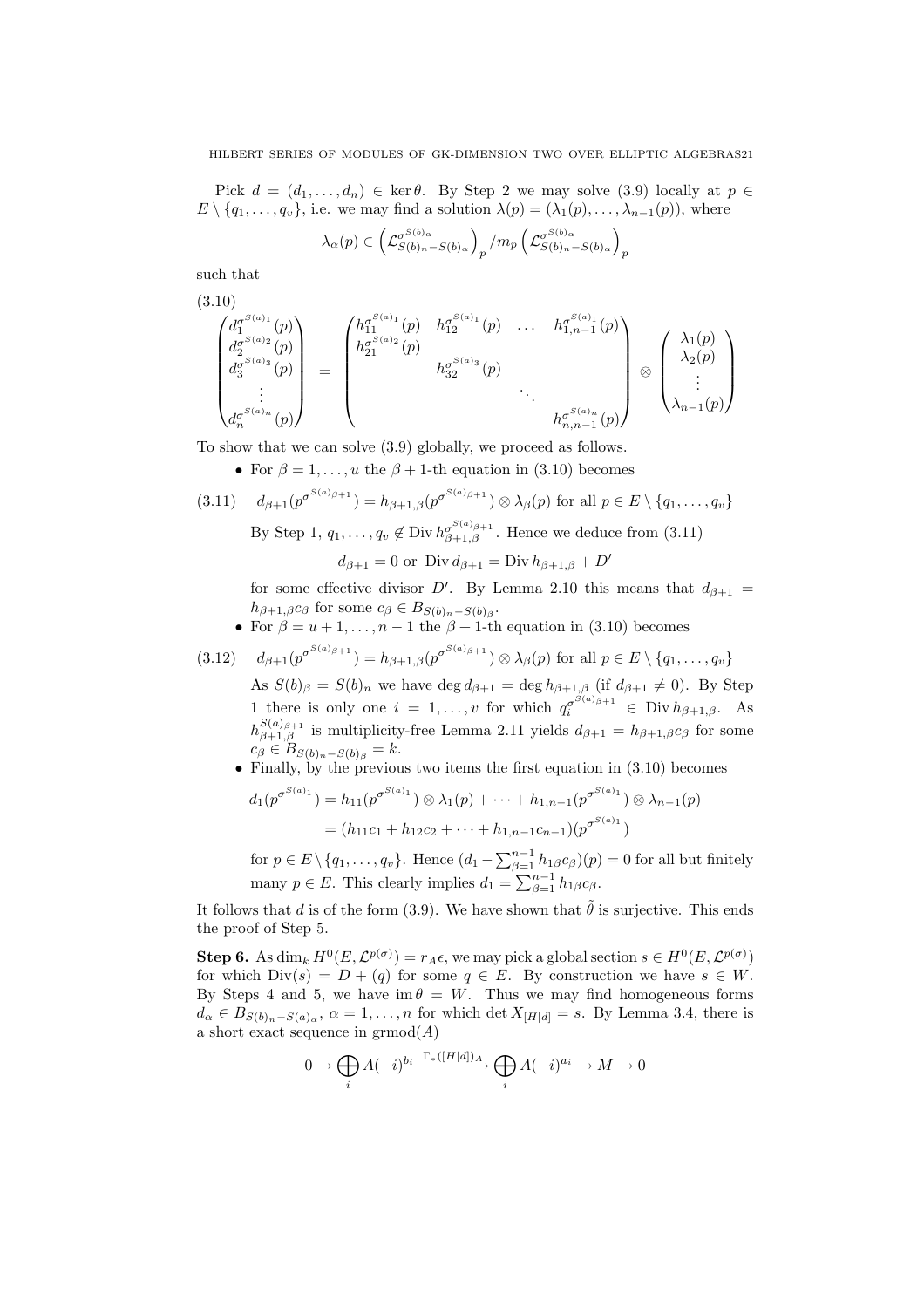where M is g-torsionfree of GK-dimension two. By construction,  $Div(M) = Div(s)$  $D + (p)$ . This completes the proof of Theorem 3.5.

4. Proof of Theorem B and other properties of Hilbert series

Proof of Theorem B. First, let M be a normalized Cohen-Macaulay A-module of GK-dimension two and multiplicity e. Writing the Hilbert series  $h<sub>M</sub>(t)$  of M in the form  $(1.1)$  we see that there is a Laurent polynomial  $s(t)$  for which

(4.1) 
$$
h_M(t) = h_A(t)(\epsilon(1-t) - s(t)(1-t)^2)
$$

where  $\epsilon = \iota_A e$ . Since M is normalized we have  $M_{\leq 0} = 0$ , thus  $s(t) \in \mathbb{Z}[t]$ .

Let  $(a_i)$ ,  $(b_i)$  denote the graded Betti numbers of M and consider the characteristic polynomial  $q_M(t) = \sum_i q_i t^i = \sum_i (a_i - b_i)t^i$ . Then  $q_M(t)/(1-t) = \sum_i p_i t^i$ where  $p_l = \sum_{i \leq l} q_i$ . By §3.3, the conditions of Lemma 3.1(1)(a-d) hold. Note that, as M is normal,  $a_0$  is the lowest non-zero  $a_i$  i.e.  $\mu = 0$ . In particular,

$$
p_l \begin{cases} > 0 & \text{for } l = 0 \\ & \geq 0 & \text{for } 0 < l < \nu \\ & = 0 & \text{else} \end{cases}
$$

Combining  $(1.3)$  and  $(4.1)$  we have

(4.2) 
$$
s(t)(1-t) = \epsilon - \sum_{l} p_l t^l
$$

Multiplying (4.2) by  $1/(1-t) = 1 + t + t^2 + \dots$  shows that  $s(t)$  is of the form

 $\epsilon > s_0 \geq s_1 \geq \cdots \geq 0$  where  $s_i = \epsilon - (p_0 + p_1 + \cdots + p_i)$ 

If M is in addition critical, Lemma 3.2(1d) implies  $p_l > 0$  for  $0 \le l \le \nu$ . By same reasoning as above we find that  $s(t)$  is of the form

$$
\epsilon > s_0 > s_1 > \cdots \ge 0
$$

In case A is cubic, Lemma 3.2(1e) requires in addition that  $q(t)$  is not of the form  $n(1-t)$  for  $n = \sum_i a_i = \sum_i b_i \ge 2$ . This is the same as saying that in case  $\epsilon \ge 2$  $q(t) \neq \epsilon(1-t)$ . In other words, in case  $\epsilon \geq 2$  we have  $s(t) \neq 0$ .

The converse of Theorem B follows by reversing the arguments.  $\Box$ 

Remark 4.1. From Theorem B we may deduce the following combinatorical result. For positive integers  $m, n$  let  $p(D, n, < m)$  denote the number of partitions of n with distinct parts in which every part is strictly smaller than  $m$ . Needless to say that  $p(D, n, < m) = 0$  for  $n > m(m-1)/2$ . Corollary 1.4 now yields

$$
\sum_{n\geq 0} p(D, n, < m) = 2^{m-1}
$$

for all positive integers m.

We also mention

**Corollary 4.2.** Let  $\epsilon > 0$  be an integer. The number of finitely supported sequences  $(a_i)$ ,  $(b_i)$  which occur as the graded Betti numbers of a (resp. critical) normalized Cohen-Macaulay A-module M of GK-dimension two having Hilbert series

$$
h_M(t) = h_A(t)(\epsilon(1-t) - s(t)(1-t)^2)
$$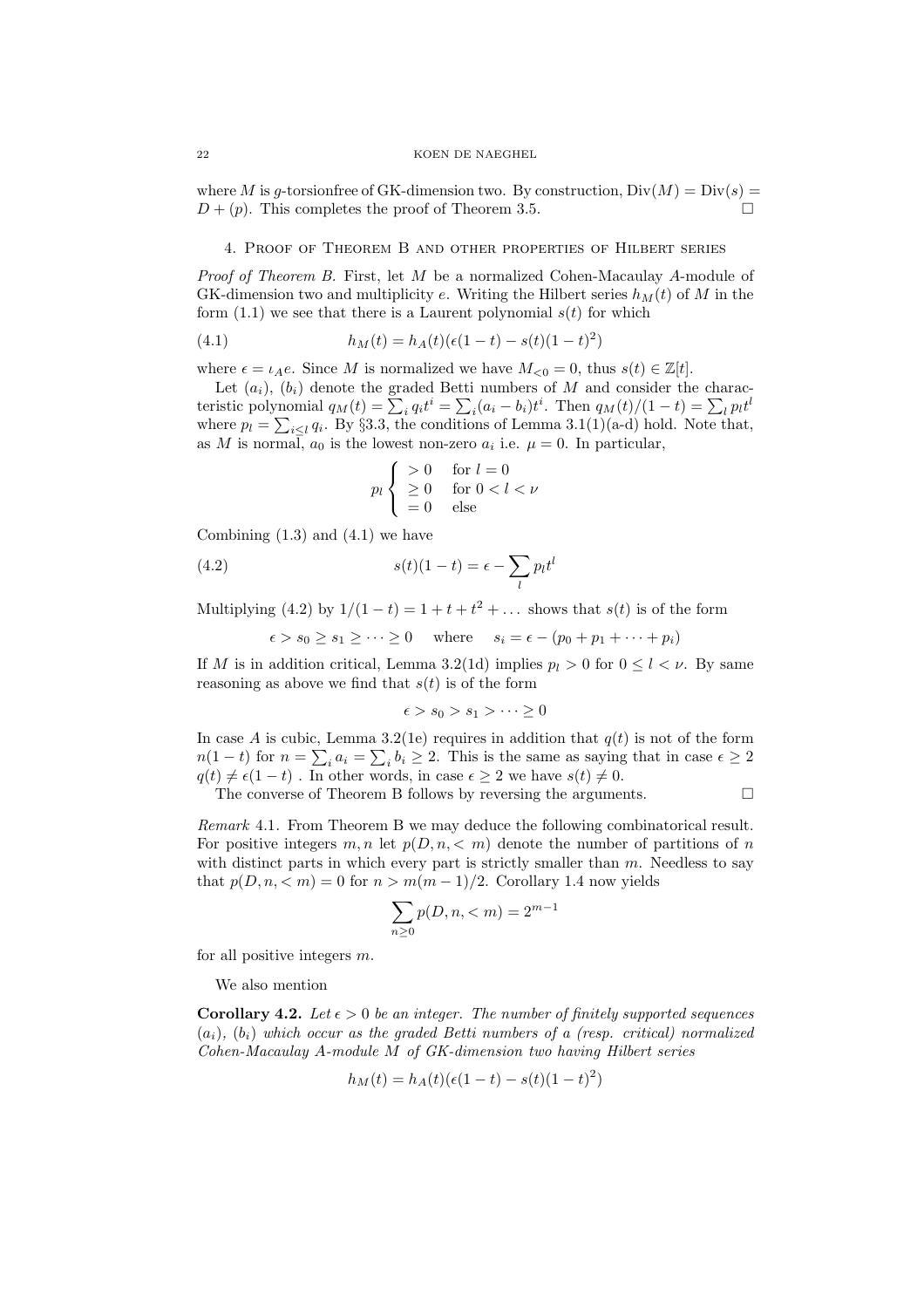is equal to

$$
[1 + \min(\epsilon - s_0, s_0 - s_1)] \cdot \prod_{1 < l} [1 + \min(s_{l-2} - s_{l-1}, s_{l-1} - s_l)]
$$

resp.

(4.3) 
$$
\min(\epsilon - s_0, s_0 - s_1) \cdot \prod_{1 < l} \min(s_{l-2} - s_{l-1}, s_{l-1} - s_l)
$$

This number (4.3) is bigger than one if and only if there are two consecutive downward jumps of length  $\geq 2$  in the coefficients of  $\epsilon t^{-1} + s(t)$ .

*Proof.* The number of solutions to the conditions Lemma  $3.1(1)(a-d)$  is

$$
\prod_{\mu < l < \nu} \left( \left( \sum_{i \le l} q_i \right) - \max(q_l, 0) + 1 \right) = \prod_{l > \mu} \min \left( 1 + \sum_{i < l} q_i, 1 + \sum_{i \le l} q_i \right)
$$

 $\sum_{i\leq l} q_i = s_{l-1} - s_l$  for  $l > 0$  yields that the number of solutions is equal to Since we restict to normalized modules we have  $\mu = 0$ . Noting that  $q_0 = \epsilon - s_0$  and

$$
\min(1 + \epsilon - s_0, 1 + s_0 - s_1) \cdot \prod_{1 < l} \min(1 + s_{l-2} - s_{l-1}, 1 + s_{l-1} - s_l)
$$

Same reasoning in the critical case.

$$
\sqcup
$$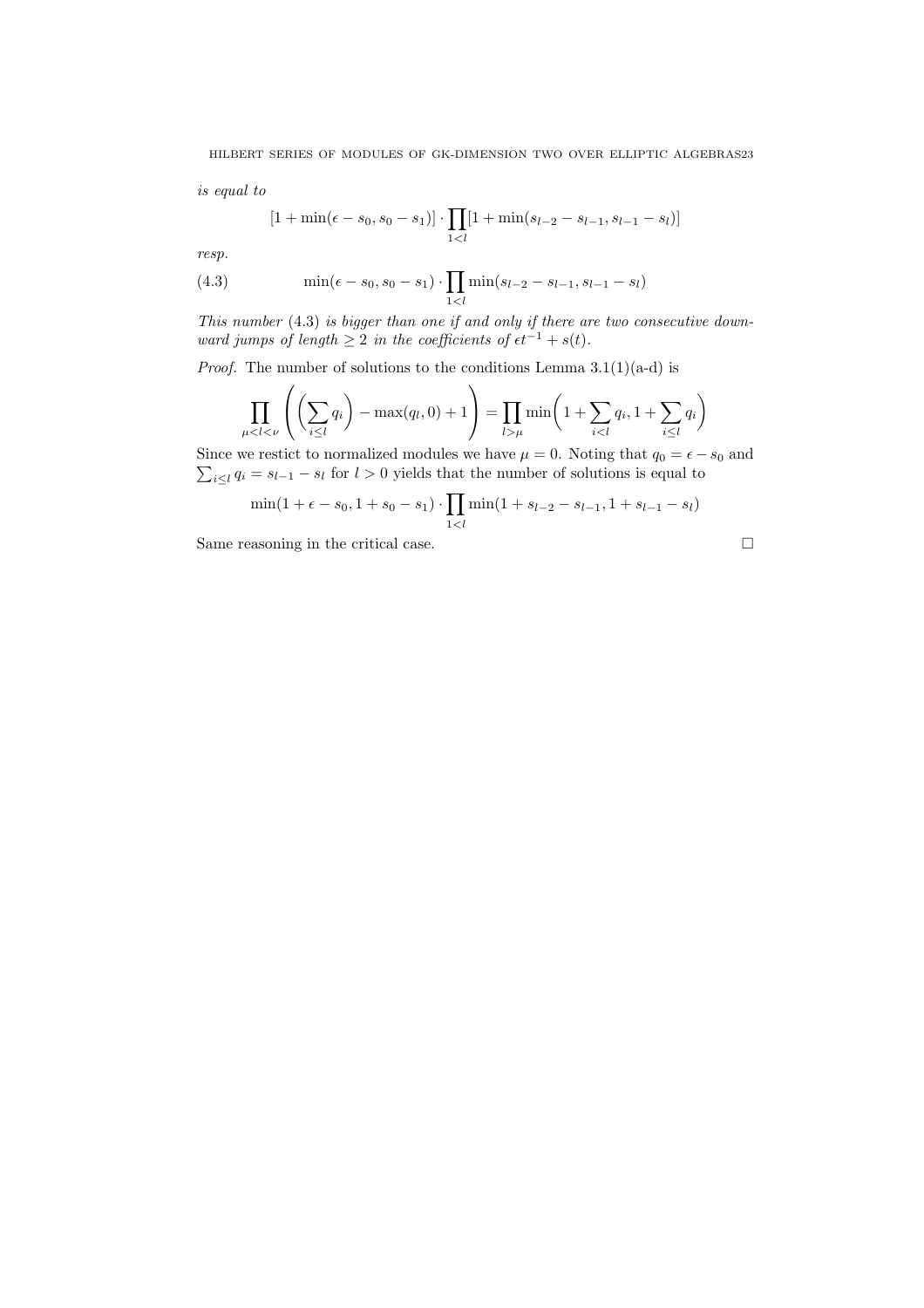### 24 KOEN DE NAEGHEL

# APPENDIX A. HILBERT SERIES UP TO  $\epsilon = 4$

Let A be a generic three-dimensional Artin-Schelter regular algebra, either quadratic or cubic  $\S1.2$ . Let M be a normalized critical Cohen-Macaulay graded right A-module of GK-dimension two. According to Theorem B the Hilbert series of M has the form

$$
h_M(t) = h_A(t)(\epsilon(1-t) - s_M(t)(1-t)^2)
$$

where  $\epsilon > 0$  is an integer and  $s_M(t) \in \mathbb{Z}[t]$  is a polynomial of the form

 $\epsilon > s_0 > s_1 > \cdots \ge 0$  and if A is cubic and  $\epsilon > 1$  then  $s(t) \neq 0$ 

The multiplicity of M is given by  $e_M = \epsilon/2$ . For the cases  $\epsilon \leq 4$  we list the possible Hilbert series for  $M$ , the corresponding  $s(t)$  and the possible minimal resolutions of M. Recall that

$$
r_A = \begin{cases} 3 & \text{if } A \text{ is quadratic} \\ 2 & \text{if } A \text{ is cubic} \end{cases}
$$

|              | $\epsilon = 1$ $h_M(t) = \begin{cases} 1 + 2t + 3t^2 + 4t^3 + 5t^4 + 6t^5 + \dots & \text{if } r_A = 3 \\ 1 + t + 2t^2 + 2t^3 + 3t^4 + 3t^5 + \dots & \text{if } r_A = 2 \end{cases}$ |
|--------------|---------------------------------------------------------------------------------------------------------------------------------------------------------------------------------------|
|              | $s_M(t)=0$                                                                                                                                                                            |
|              | $0 \to A(-1) \to A \to M \to 0$                                                                                                                                                       |
|              | $\epsilon = 2$ $h_M(t) = \begin{cases} 2 + 4t + 6t^2 + 8t^3 + 10t^4 + 12t^5 + \dots & \text{if } r_A = 3 \\ \emptyset & \end{cases}$                                                  |
|              | $s_M(t)=0$<br>$0 \rightarrow A(-1)^2 \rightarrow A^2 \rightarrow M \rightarrow 0$                                                                                                     |
|              | $h_M(t) = \left\{ \begin{array}{ll} 1+3t+5t^2+7t^3+9t^4+11t^5+\dots & \text{if } r_A = 3 \\ 1+2t+3t^2+4t^3+5t^4+6t^5+\dots & \text{if } r_A = 2 \end{array} \right.$<br>$s_M(t) = 1$  |
|              | $0 \to A(-2) \to A \to M \to 0$                                                                                                                                                       |
| $\epsilon=3$ | $h_M(t) = \begin{cases} 3 + 6t + 9t^2 + 12t^3 + 15t^4 + 18t^5 + \dots & \text{if } r_A = 3 \\ \emptyset & \end{cases}$                                                                |
|              | $s_M(t)=0$<br>$0 \rightarrow A(-1)^3 \rightarrow A^3 \rightarrow M \rightarrow 0$                                                                                                     |
|              | $h_M(t) = \begin{cases} 2 + 5t + 8t^2 + 11t^3 + 14t^4 + 17t^5 + \dots \\ 2 + 3t + 5t^2 + 6t^3 + 8t^4 + 9t^5 + \dots \end{cases}$<br>if $r_A = 3$<br>if $r_A = 2$                      |
|              | $s_M(t) = 1$<br>$0 \rightarrow A(-1) \oplus A(-2) \rightarrow A^2 \rightarrow M \rightarrow 0$                                                                                        |
|              | $h_M(t) = \begin{cases} 1 + 4t + 7t^2 + 10t^3 + 13t^4 + 16t^5 + \dots & \text{if } r_A = 3\\ 1 + 3t + 4t^2 + 6t^3 + 7t^4 + 9t^5 + \dots & \text{if } r_A = 2 \end{cases}$             |
|              | $s_M(t) = 2$<br>$0 \rightarrow A(-2)^2 \rightarrow A \oplus A(-1) \rightarrow M \rightarrow 0$                                                                                        |
|              | $h_M(t) = \begin{cases} 1 + 3t + 6t^2 + 9t^3 + 12t^4 + 15t^5 + \dots & \text{if } r_A = 3 \\ 1 + 2t + 4t^2 + 5t^3 + 7t^4 + 8t^5 + \dots & \text{if } r_A = 2 \end{cases}$             |
|              | $s_M(t) = 2 + t$<br>$0 \rightarrow A(-3) \rightarrow A \rightarrow M \rightarrow 0$                                                                                                   |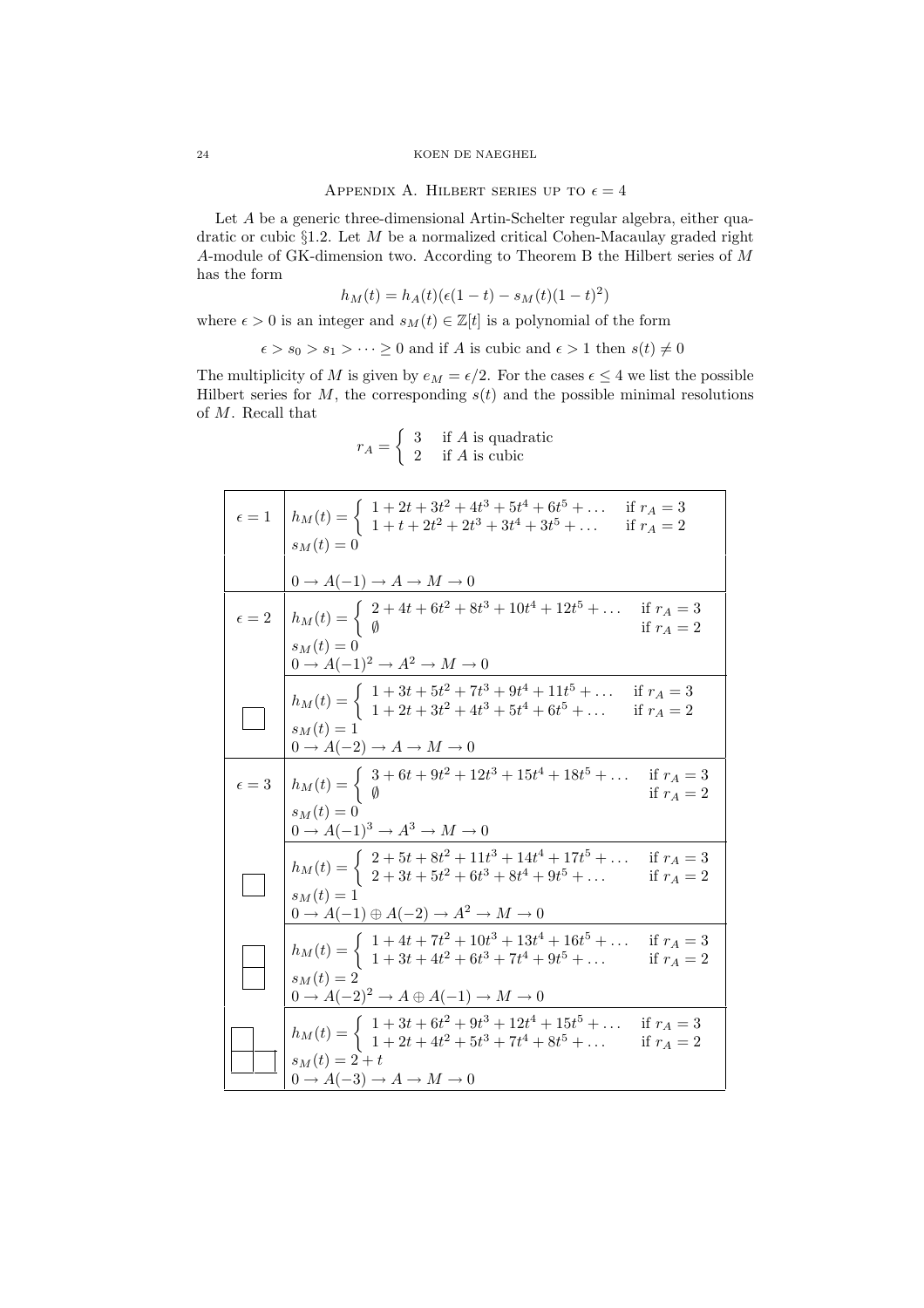| $\epsilon = 4$ | $h_M(t) = \begin{cases} 4 + 8t + 12t^2 + 16t^3 + 20t^4 + 24t^5 + \dots \\ \emptyset \end{cases}$                                                                                     | if $r_A=3$<br>if $r_A = 2$   |
|----------------|--------------------------------------------------------------------------------------------------------------------------------------------------------------------------------------|------------------------------|
|                | $s_M(t) = 0$<br>$0 \rightarrow A(-1)^4 \rightarrow A^4 \rightarrow M \rightarrow 0$                                                                                                  |                              |
|                | $h_M(t) = \begin{cases} 3+7t+11t^2+15t^3+19t^4+23t^5+\dots & \text{if } r_A = 3\\ 3+4t+7t^2+8t^3+11t^4+12t^5+\dots & \text{if } r_A = 2 \end{cases}$<br>$s_M(t) = 1$                 |                              |
|                | $0 \to A(-1)^2 \oplus A(-2) \to A^3 \to M \to 0$                                                                                                                                     |                              |
|                | $h_M(t) = \begin{cases} 2 + 6t + 10t^2 + 14t^3 + 18t^4 + 22t^5 + \dots \\ 2 + 4t + 6t^2 + 8t^3 + 10t^4 + 12t^5 + \dots \end{cases}$                                                  | if $r_A = 3$<br>if $r_A = 2$ |
|                | $s_M(t) = 2$<br>$0 \rightarrow A(-2)^2 \rightarrow A^2 \rightarrow M \rightarrow 0$<br>$0 \rightarrow A(-1) \oplus A(-2)^2 \rightarrow A^2 \oplus A(-1) \rightarrow M \rightarrow 0$ |                              |
|                | $h_M(t) = \begin{cases} 2 + 5t + 9t^2 + 13t^3 + 17t^4 + 21t^5 + \dots & \text{if } r_A = 3\\ 2 + 3t + 6t^2 + 7t^3 + 10t^4 + 11t^5 + \dots & \text{if } r_A = 2 \end{cases}$          |                              |
|                | $s_M(t) = 2 + t$<br>$0 \rightarrow A(-1) \oplus A(-3) \rightarrow A^2 \rightarrow M \rightarrow 0$                                                                                   |                              |
|                | $h_M(t) = \begin{cases} 1 + 5t + 9t^2 + 13t^3 + 17t^4 + 21t^5 + \dots & \text{if } r_A = 3\\ 1 + 4t + 5t^2 + 8t^3 + 9t^4 + 12t^5 + \dots & \text{if } r_A = 2 \end{cases}$           |                              |
|                | $s_M(t) = 3$<br>$0 \to A(-2)^3 \to A \oplus A(-1)^2 \to M \to 0$                                                                                                                     |                              |
|                | $h_M(t) = \begin{cases} 1 + 4t + 8t^2 + 12t^3 + 16t^4 + 20t^5 + \dots & \text{if } r_A = 3\\ 1 + 3t + 5t^2 + 7t^3 + 9t^4 + 11t^5 + \dots & \text{if } r_A = 2 \end{cases}$           |                              |
|                | $s_M(t) = 3 + t$<br>$0 \rightarrow A(-2) \oplus A(-3) \rightarrow A \oplus A(-1) \rightarrow M \rightarrow 0$                                                                        |                              |
|                | $h_M(t) = \begin{cases} 1 + 3t + 7t^2 + 11t^3 + 15t^4 + 19t^5 + \dots \\ 1 + 2t + 5t^2 + 6t^3 + 9t^4 + 10t^5 + \dots \end{cases}$                                                    | if $r_A = 3$<br>if $r_A = 2$ |
|                | $s_M(t) = 3 + 2t$<br>$0 \rightarrow A(-3)^2 \rightarrow A \oplus A(-2) \rightarrow M \rightarrow 0$                                                                                  |                              |
|                | $h_M(t) = \begin{cases} 1 + 3t + 6t^2 + 10t^3 + 14t^4 + 18t^5 + \dots & \text{if } r_A = 3\\ 1 + 2t + 4t^2 + 6t^3 + 8t^4 + 10t^5 + \dots & \text{if } r_A = 2 \end{cases}$           |                              |
|                | $s_M(t) = 3 + 2t + 1$<br>$0 \to A(-4) \to A \to M \to 0$                                                                                                                             |                              |

### **REFERENCES**

- [1] K. Ajitabh, Modules over elliptic algebras and quantum planes, Proc. Lond. Math. Soc. 72 (1996), no. 3, 567–587.
- [2] , Existence of critical modules of GK-dimension 2 over elliptic algebras, Proc. American Math. Soc. 128 (2000), no. 10, 2843–2849.
- [3] K. Ajitabh and M. Van den Bergh, Presentation of critical modules of GK-dimension 2 over elliptic algebras, Proc. American Math. Soc. 127 (1999), no. 6, 1633–1639.
- [4] M. Artin and W. Schelter, Graded algebras of global dimension 3, Adv. in Math. 66 (1987), 171–216.
- [5] M. Artin, J. Tate, and M. Van den Bergh, Some algebras associated to automorphisms of  $elliptic curves$ , The Grothendieck Festschrift, vol. 1, Birkhäuser, 1990, pp. 33–85.
- $[6]$   $\_\_\_\_\$ , Modules over regular algebras of dimension 3, Invent. Math. 106 (1991), 335-388.